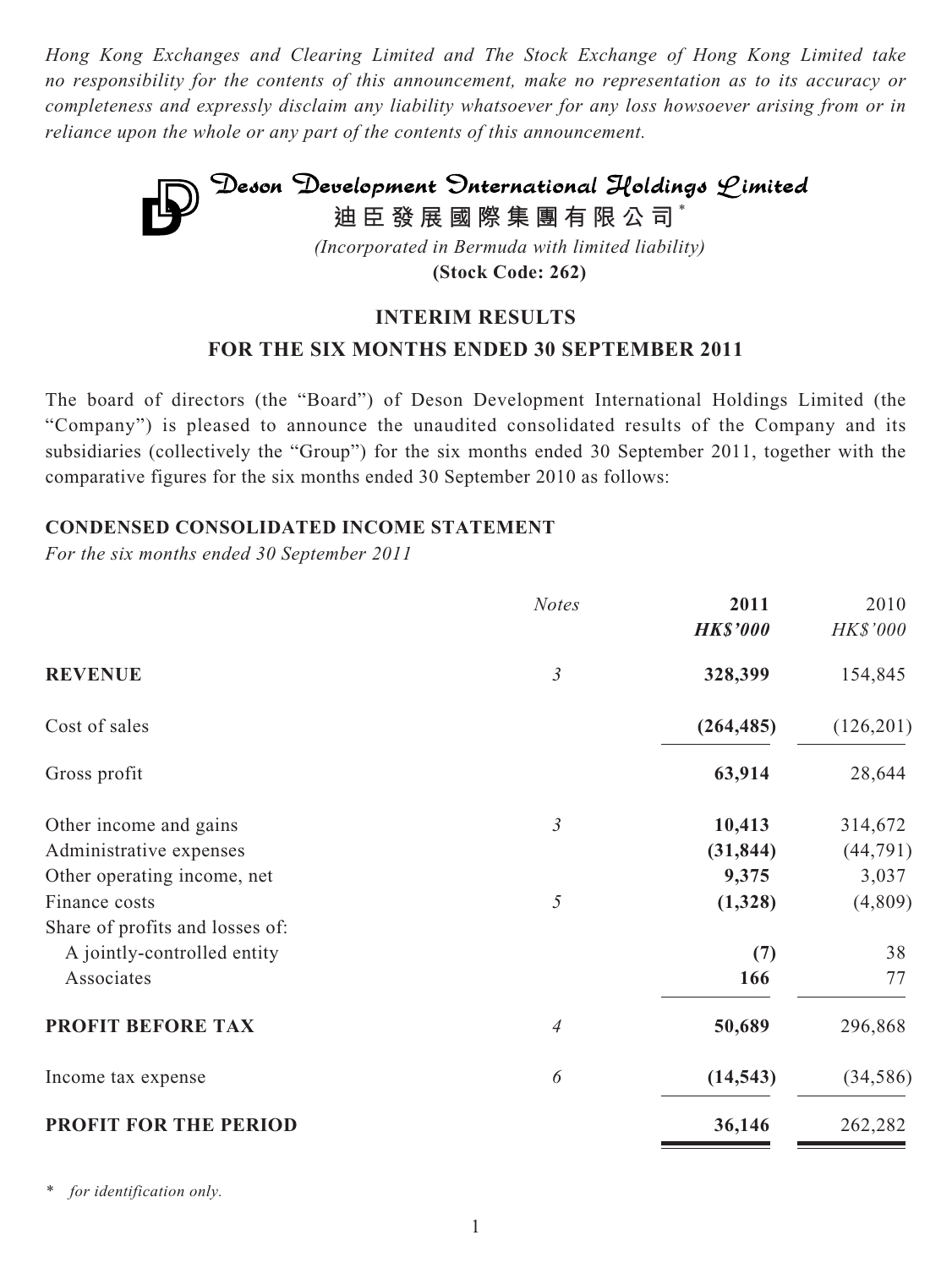# **CONDENSED CONSOLIDATED INCOME STATEMENT (continued)**

*For the six months ended 30 September 2011*

|                                                                                                      | <b>Notes</b> | 2011            | 2010        |
|------------------------------------------------------------------------------------------------------|--------------|-----------------|-------------|
|                                                                                                      |              | <b>HK\$'000</b> | HK\$'000    |
| Attributable to:                                                                                     |              |                 |             |
| Owners of the Company                                                                                |              | 36,006          | 156,096     |
| Non-controlling interests                                                                            |              | 140             | 106,186     |
|                                                                                                      |              | 36,146          | 262,282     |
| <b>EARNINGS PER SHARE ATTRIBUTABLE TO</b><br><b>ORDINARY EQUITY HOLDERS OF</b><br><b>THE COMPANY</b> | 8            |                 |             |
| <b>Basic</b><br>- For profit for the period                                                          |              | 6.39 cents      | 27.72 cents |
| Diluted<br>$-$ For profit for the period                                                             |              | 6.39 cents      | 27.72 cents |

Details of the interim dividend proposed for the six months ended 30 September 2011 are disclosed in note 7 to the financial statements.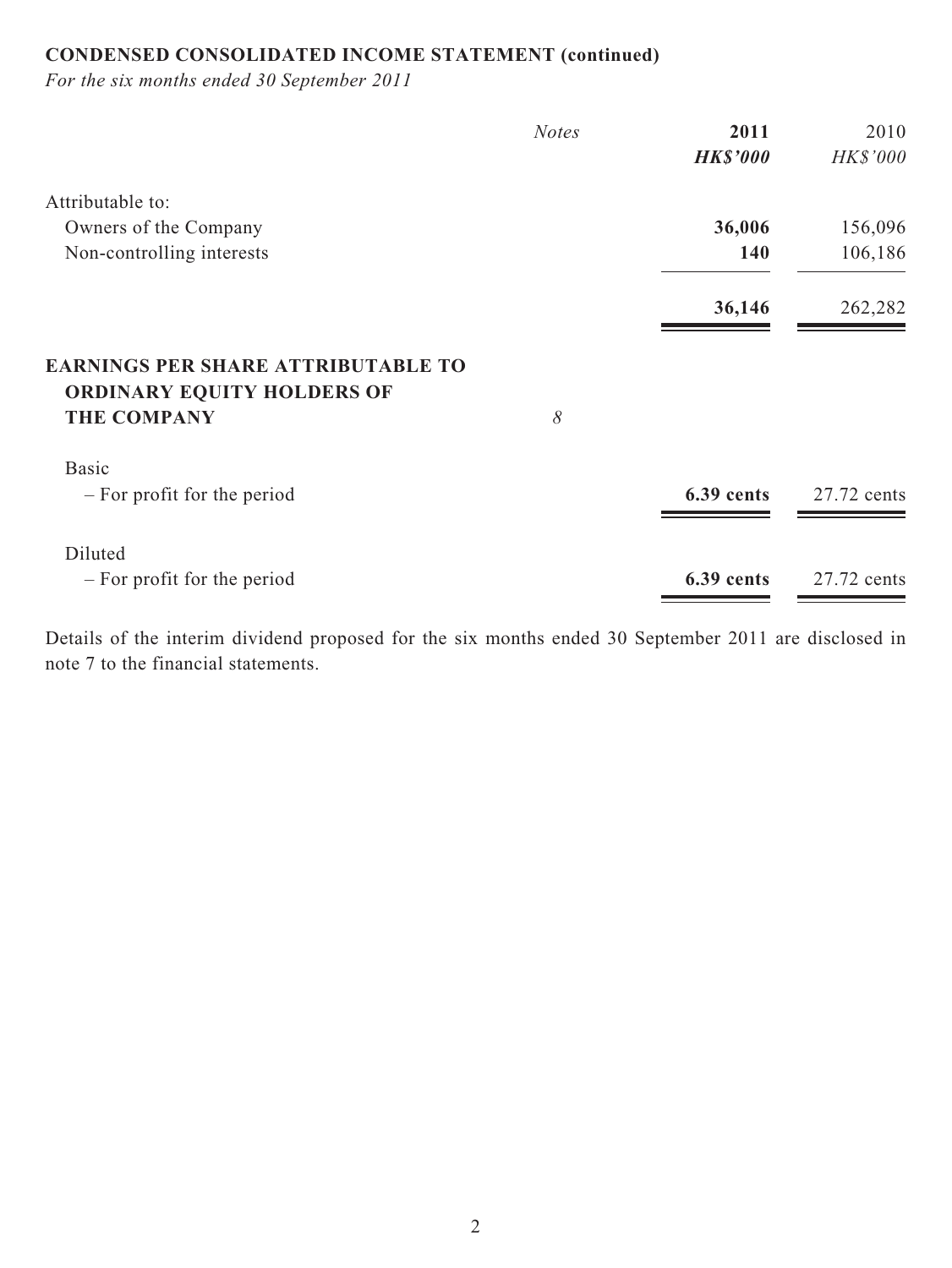# **CONDENSED CONSOLIDATED STATEMENT OF COMPREHENSIVE INCOME**

*For the six months ended 30 September 2011*

|                                                        | 2011            | 2010            |
|--------------------------------------------------------|-----------------|-----------------|
|                                                        | <b>HK\$'000</b> | <b>HK\$'000</b> |
| <b>PROFIT FOR THE PERIOD</b>                           | 36,146          | 262,282         |
| <b>OTHER COMPREHENSIVE INCOME</b>                      |                 |                 |
| Share of other comprehensive income of associates      | (246)           | 79              |
| Release of exchange fluctuation reserve upon disposal  |                 |                 |
| of subsidiaries                                        |                 | 4,000           |
| Exchange differences on translating foreign operations | 7,625           | (594)           |
| OTHER COMPREHENSIVE INCOME FOR THE PERIOD,             |                 |                 |
| <b>NET OF TAX</b>                                      | 7,379           | 3,485           |
| TOTAL COMPREHENSIVE INCOME FOR THE PERIOD              | 43,525          | 265,767         |
| Attributable to:                                       |                 |                 |
| Owners of the Company                                  | 43,250          | 158,270         |
| Non-controlling interests                              | 275             | 107,497         |
|                                                        | 43,525          | 265,767         |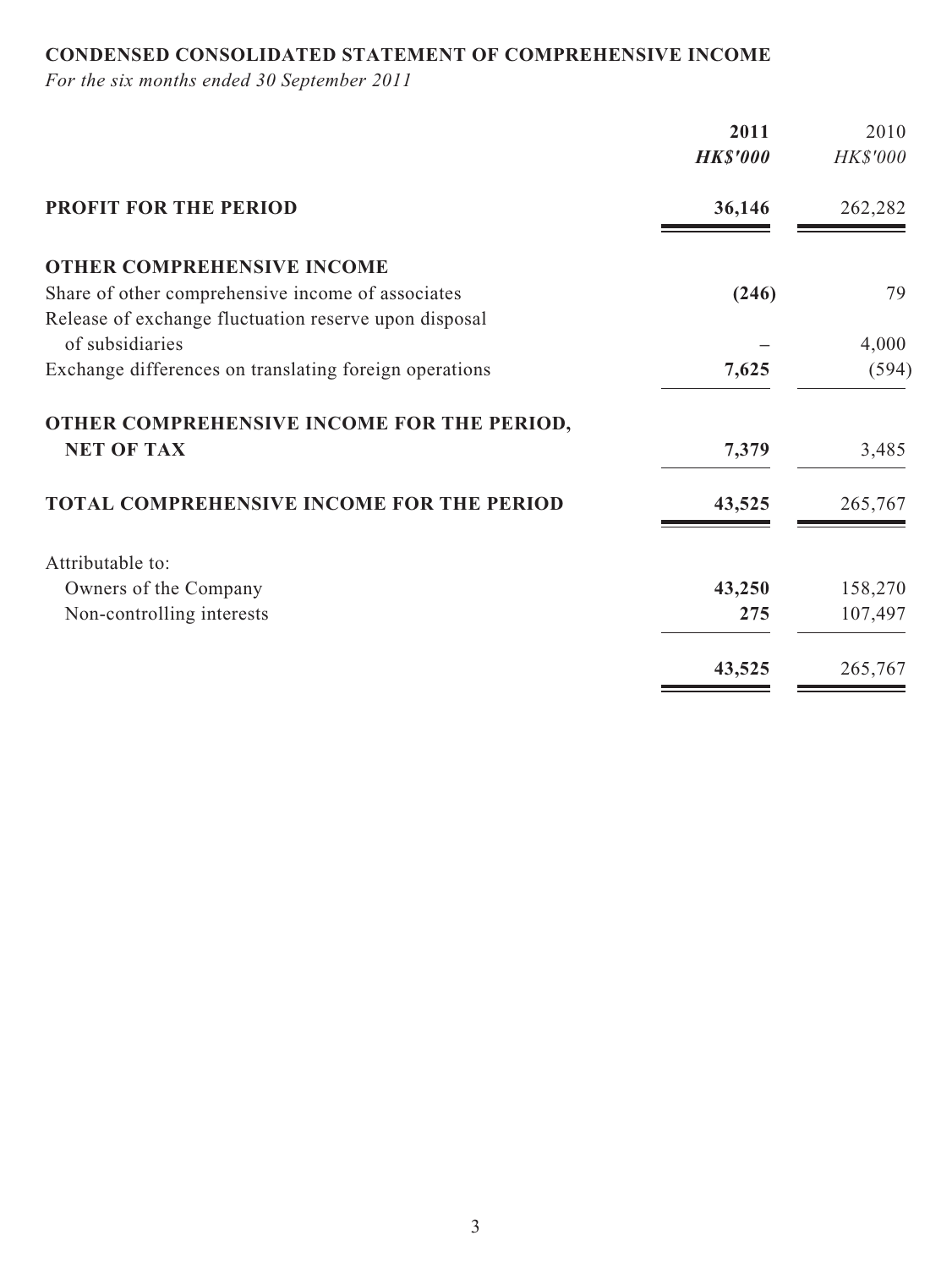# **CONDENSED CONSOLIDATED STATEMENT OF FINANCIAL POSITION**

*30 September 2011*

|                                                       | <b>Notes</b> | 30 September    | 31 March  |
|-------------------------------------------------------|--------------|-----------------|-----------|
|                                                       |              | 2011            | 2011      |
|                                                       |              | <b>HK\$'000</b> | HK\$'000  |
| <b>NON-CURRENT ASSETS</b>                             |              |                 |           |
| Property, plant and equipment                         |              | 112,437         | 114,407   |
| Investment properties                                 | 9            | 219,722         | 214,319   |
| Investment in a jointly-controlled entity             |              | 17              |           |
| Investments in associates                             |              | (1,203)         | 17,318    |
| Available-for-sale investment                         |              | 21,790          | 11,584    |
| Total non-current assets                              |              | 352,763         | 357,628   |
| <b>CURRENT ASSETS</b>                                 |              |                 |           |
| Amounts due from associates                           |              | 21,993          | 27,763    |
| Amounts due from non-controlling shareholders         |              |                 | 6,524     |
| Amount due from a related company                     |              | 4,073           | 2,223     |
| Properties held for sale                              | 10           | 875,064         | 722,056   |
| Financial assets at fair value through profit or loss |              | 2,440           | 2,380     |
| Gross amount due from contract customers              |              | 66,730          | 4,282     |
| Inventories                                           |              | 4,765           | 1,611     |
| Accounts receivable                                   | 11           | 57,351          | 42,661    |
| Prepayments, deposits and other receivables           |              | 42,823          | 40,497    |
| Cash and cash equivalents                             |              | 86,597          | 224,551   |
| Pledged deposits                                      |              | 92,388          | 31,364    |
| Total current assets                                  |              | 1,254,224       | 1,105,912 |
| <b>CURRENT LIABILITIES</b>                            |              |                 |           |
| Gross amount due to contract customers                |              | 122,572         | 56,311    |
| Accounts payable                                      | 12           | 22,481          | 29,128    |
| Other payables and accruals                           |              | 403,564         | 332,567   |
| Amounts due to associates                             |              | 48              | 59        |
| Amounts due to non-controlling shareholders           |              | 3,540           | 3,573     |
| Amounts due to a related company                      |              |                 | 5,000     |
| Tax payable                                           |              | 66,026          | 61,055    |
| Interest-bearing bank and other borrowings            |              | 43,324          | 47,969    |
| Total current liabilities                             |              | 661,555         | 535,662   |
| <b>NET CURRENT ASSETS</b>                             |              | 592,669         | 570,250   |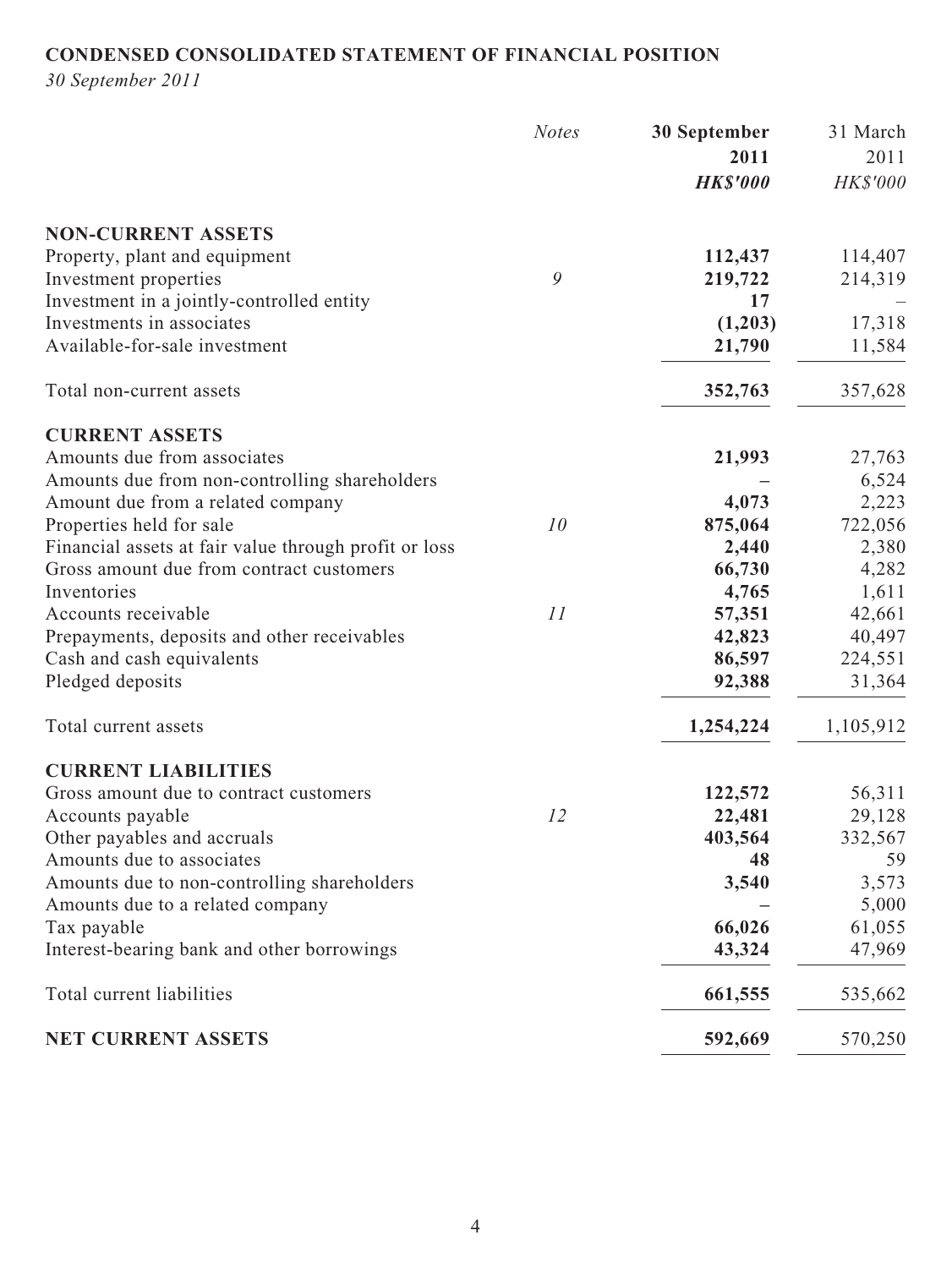# **CONDENSED CONSOLIDATED STATEMENT OF FINANCIAL POSITION (continued)**

*30 September 2011*

|                                              | 30 September    | 31 March |
|----------------------------------------------|-----------------|----------|
|                                              | 2011            | 2011     |
|                                              | <b>HK\$'000</b> | HK\$'000 |
| <b>TOTAL ASSETS LESS CURRENT LIABILITIES</b> | 945,432         | 927,878  |
| <b>NON-CURRENT LIABILITIES</b>               |                 |          |
| Interest-bearing bank and other borrowings   | 200,080         | 207,060  |
| Deferred tax liabilities                     | 30,970          | 29,625   |
| Total non-current liabilities                | 231,050         | 236,685  |
| Net assets                                   | 714,382         | 691,193  |
| <b>EQUITY</b>                                |                 |          |
| Equity attributable to owners of the Company |                 |          |
| Issued capital                               | 56,206          | 56,011   |
| Reserves                                     | 649,111         | 610,888  |
| Proposed dividends                           | 5,747           | 18,076   |
|                                              | 711,064         | 684,975  |
| <b>Non-controlling interests</b>             | 3,318           | 6,218    |
| Total equity                                 | 714,382         | 691,193  |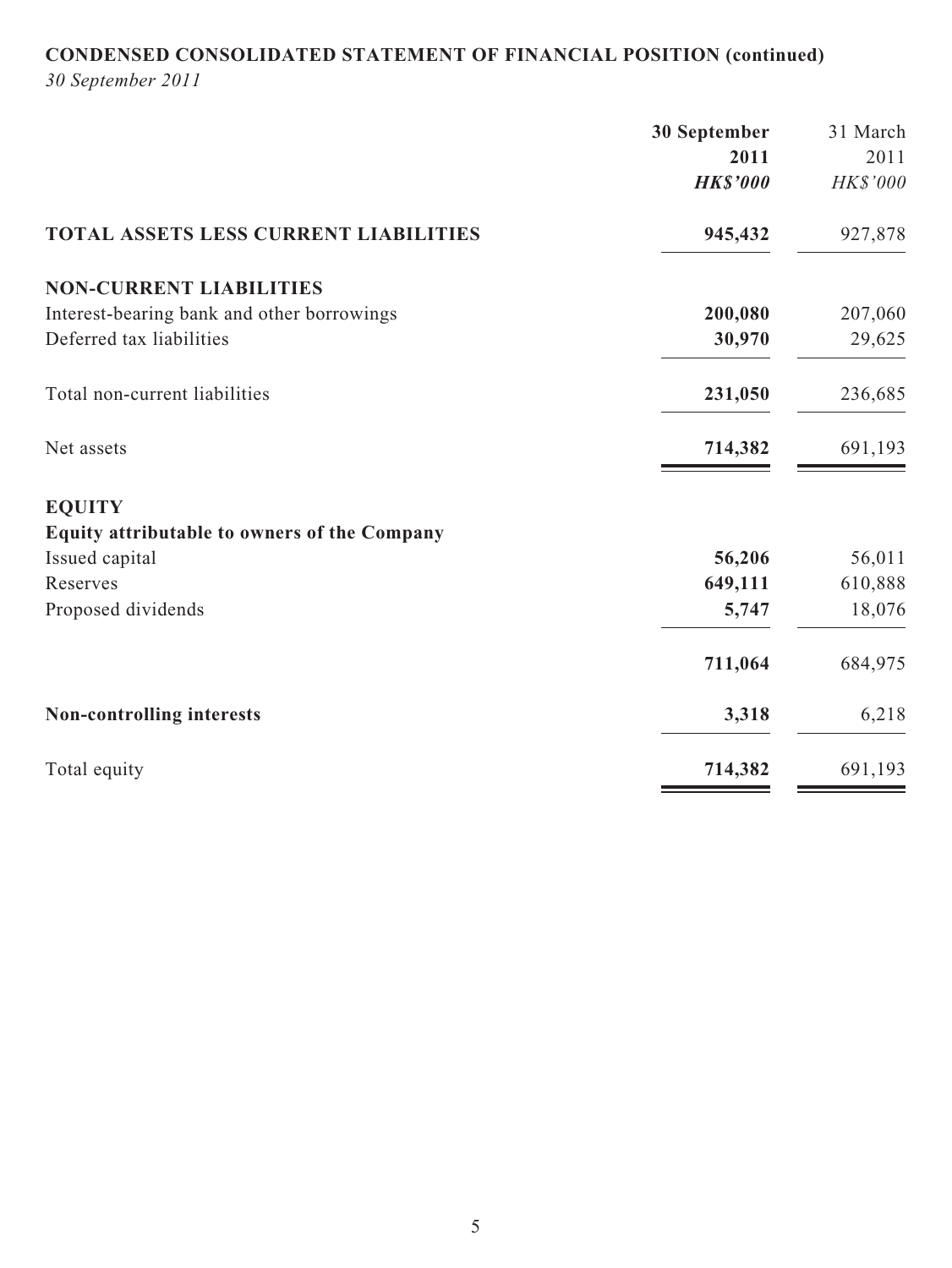#### **NOTES TO CONDENSED CONSOLIDATED FINANCIAL STATEMENTS**

#### **1 BASIS OF PREPARATION**

These unaudited condensed financial statements have been prepared in accordance with the applicable disclosure requirements of Appendix 16 of the Rules Governing the Listing of Securities (the "Listing Rules") of The Stock Exchange of Hong Kong Limited (the "Stock Exchange") and with Hong Kong Accounting Standard ("HKAS") 34 "Interim Financial Reporting" issued by the Hong Kong Institute of Certified Public Accountants. They have been prepared under the historical cost convention, except for leasehold land and buildings, investment properties and financial assets at fair value through profit or loss, which have been measured at fair value. These unaudited condensed financial statements should be read in conjunction with the annual accounts for the year ended 31 March 2011.

The accounting policies adopted are consistent with those followed in the preparation of the Group's annual audited financial statements for the year ended 31 March 2011, except for the adoption of certain new and revised Hong Kong Financial Reporting Standards ("HKFRS") (which also include HKASs and Interpretations) for the first time in the current period.

| HKFRSs (Amendments)          | Improvements to HKFRSs issued in 2010                              |
|------------------------------|--------------------------------------------------------------------|
| <b>HKFRS 1 Amendments</b>    | Amendments to HKFRS 1 First-time Adoption of Hong Kong             |
|                              | Financial Reporting Standards-Limited Exemptions from              |
|                              | Comparative HKFRS 7 Disclosure for First-time Adopters             |
| HKFRS 24 (Revised)           | <b>Related Party Disclosures</b>                                   |
| HK(IFRIC)-Int 14 (Amendment) | Prepayment of a Minimum Funding Requirement                        |
| HK(IFRIC)-Int 19             | <b>Extinguishing Financial Liabilities with Equity Instruments</b> |

The adoption of the new and revised HKFRSs has had no significant financial effect on these condensed consolidated financial statements.

#### **2. OPERATING SEGMENT INFORMATION**

For management purposes, the Group is organised into business units based on their products and services and has three reportable operating segments as follows:

- (a) the construction business segment is engaged in construction contract works as a main contractor as well as the provision of contracting building construction engineering and electrical and mechanical engineering services;
- (b) the property development and investment business segment is engaged in property development of residential and commercial properties and holding of investment properties; and
- (c) the "others" segment comprises, principally, trading of medical equipment and provision of related installation and maintenance services.

Management monitors the results of its operating segments separately for the purpose of making decisions about resources allocation and performance assessment. Segment performance is evaluated based on reportable segment profit/ loss, which is a measure of adjusted profit before tax. The adjusted profit before tax is measured consistently with the Group's profit before tax except that interest income, gain on disposal of partial interests in an associate, gain on disposal of subsidiaries, finance costs, share of profits and losses of a jointly-controlled entity and associates as well as head office and corporate expenses are excluded from such measurement.

Intersegment sales and transfers are transacted with reference to the selling prices used for sales made to third parties at the then prevailing market prices.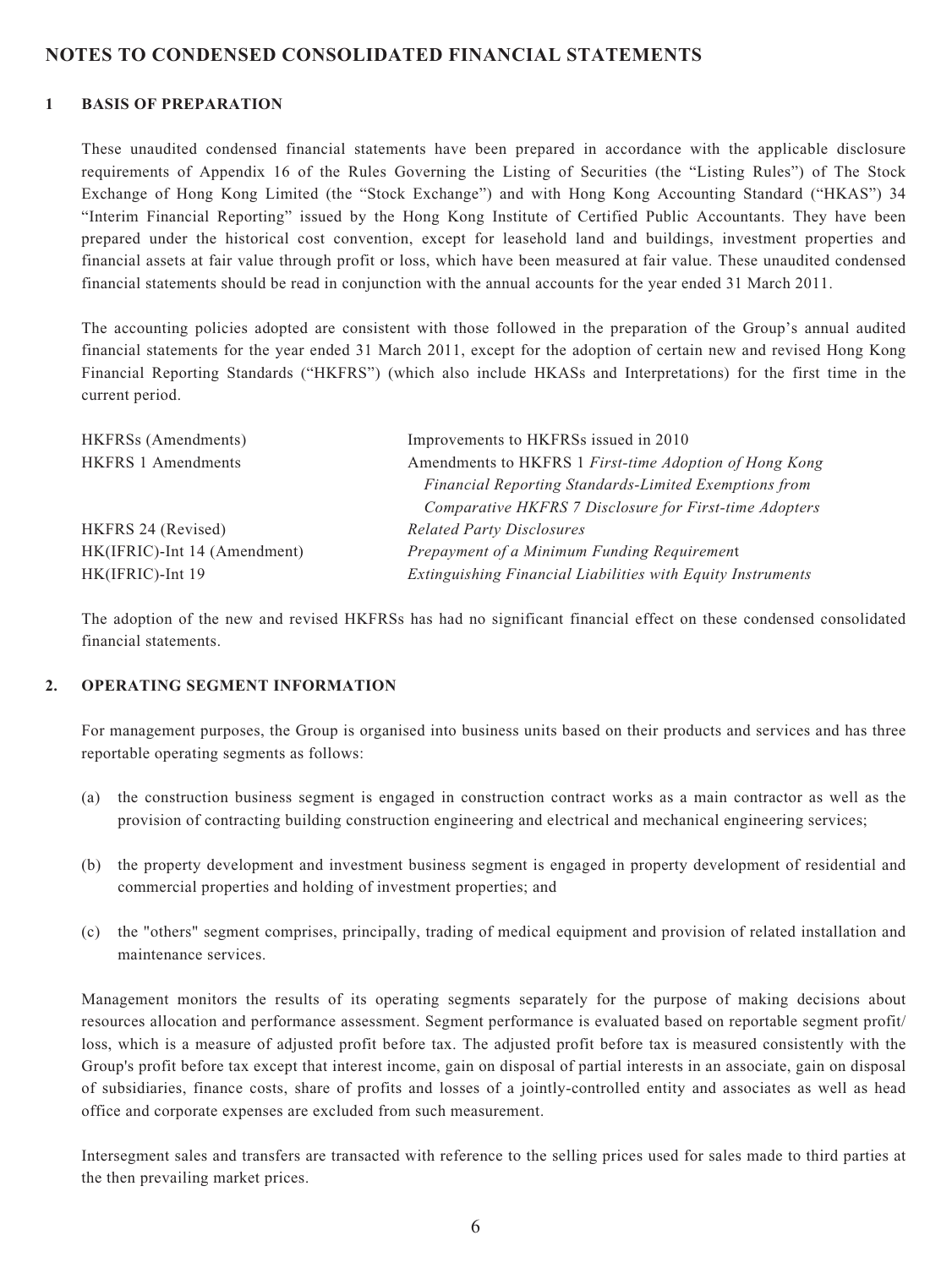#### **2. OPERATING SEGMENT INFORMATION (continued)**

|                                                              |                          |                              |                          | For the six months ended 30 September |                 |                   |                 |                |
|--------------------------------------------------------------|--------------------------|------------------------------|--------------------------|---------------------------------------|-----------------|-------------------|-----------------|----------------|
|                                                              | Property development     |                              |                          |                                       |                 |                   |                 |                |
|                                                              |                          | <b>Construction business</b> |                          | and investment business               |                 | <b>Others</b>     |                 | Consolidated   |
|                                                              | 2011                     | 2010                         | 2011                     | 2010                                  | 2011            | 2010              | 2011            | 2010           |
|                                                              | <b>HK\$'000</b>          | HK\$'000                     | <b>HK\$'000</b>          | HK\$'000                              | <b>HK\$'000</b> | HK\$'000          | <b>HK\$'000</b> | HK\$'000       |
| Segment revenue:                                             |                          |                              |                          |                                       |                 |                   |                 |                |
| Sales to external customers                                  | 247,034                  | 119,827                      | 74,883                   | 31,976                                | 6,482           | 3,042             | 328,399         | 154,845        |
| Other income and gains                                       | 1,963                    | 1,441                        | 7,007                    | 6,839                                 | 4               | $\qquad \qquad -$ | 8,974           | 8,280          |
| Revenue                                                      | 248,997                  | 121,268                      | 81,890                   | 38,815                                | 6,486           | 3,042             | 337,373         | 163,125        |
| <b>Segment results</b>                                       |                          |                              |                          |                                       |                 |                   |                 |                |
| Operating profit/(loss)                                      | 4,402                    | (9,358)                      | 40,844                   | 7,459                                 | 1,361           | (798)             | 46,607          | (2,697)        |
| Reconciliation:                                              |                          |                              |                          |                                       |                 |                   |                 |                |
| Interest income                                              |                          |                              |                          |                                       |                 |                   | 1,405           | 283            |
| Gain on disposal of partial<br>interests in an associate     |                          |                              |                          |                                       |                 |                   | 34              |                |
| Gain/(loss) on disposal of subsidiaries                      |                          |                              |                          |                                       |                 |                   | (60)            | 306,109        |
| Unallocated expenses                                         |                          |                              |                          |                                       |                 |                   |                 | (2, 133)       |
| Finance costs                                                |                          |                              |                          |                                       |                 |                   | (2, 558)        |                |
|                                                              |                          |                              |                          |                                       |                 |                   | (1,328)         | (4,809)        |
| Reversal of impairment of an<br>amount due from an associate |                          |                              |                          |                                       |                 |                   |                 |                |
|                                                              |                          |                              |                          |                                       |                 |                   | 6,430           |                |
| Share of profit and loss of                                  |                          |                              |                          |                                       |                 |                   |                 |                |
| a jointly-controlled entity                                  |                          |                              |                          |                                       |                 |                   | (7)             | 38             |
| Share of profits of associates                               |                          |                              |                          |                                       |                 |                   | 166             | 77             |
| Profit before tax                                            |                          |                              |                          |                                       |                 |                   | 50,689          | 296,868        |
| Other segment information:                                   |                          |                              |                          |                                       |                 |                   |                 |                |
| Loss on disposal of items of property,                       |                          |                              |                          |                                       |                 |                   |                 |                |
| plant and equipment                                          | 96                       |                              |                          |                                       | $\mathbf{1}$    | $\overline{9}$    | 97              | $\overline{9}$ |
| Reversal of impairment of accounts                           |                          |                              |                          |                                       |                 |                   |                 |                |
| receivable                                                   | (1,625)                  |                              |                          | (3,108)                               | (999)           | $\qquad \qquad -$ | (2,624)         | (3,108)        |
| Reversal of provision for inventories                        | $\overline{\phantom{0}}$ |                              | $\overline{\phantom{0}}$ | $\qquad \qquad -$                     | (79)            | (71)              | (79)            | (71)           |
| Depreciation                                                 | 1,818                    | 1,430                        | 977                      | 868                                   | 43              | 40                | 2,838           | 2,338          |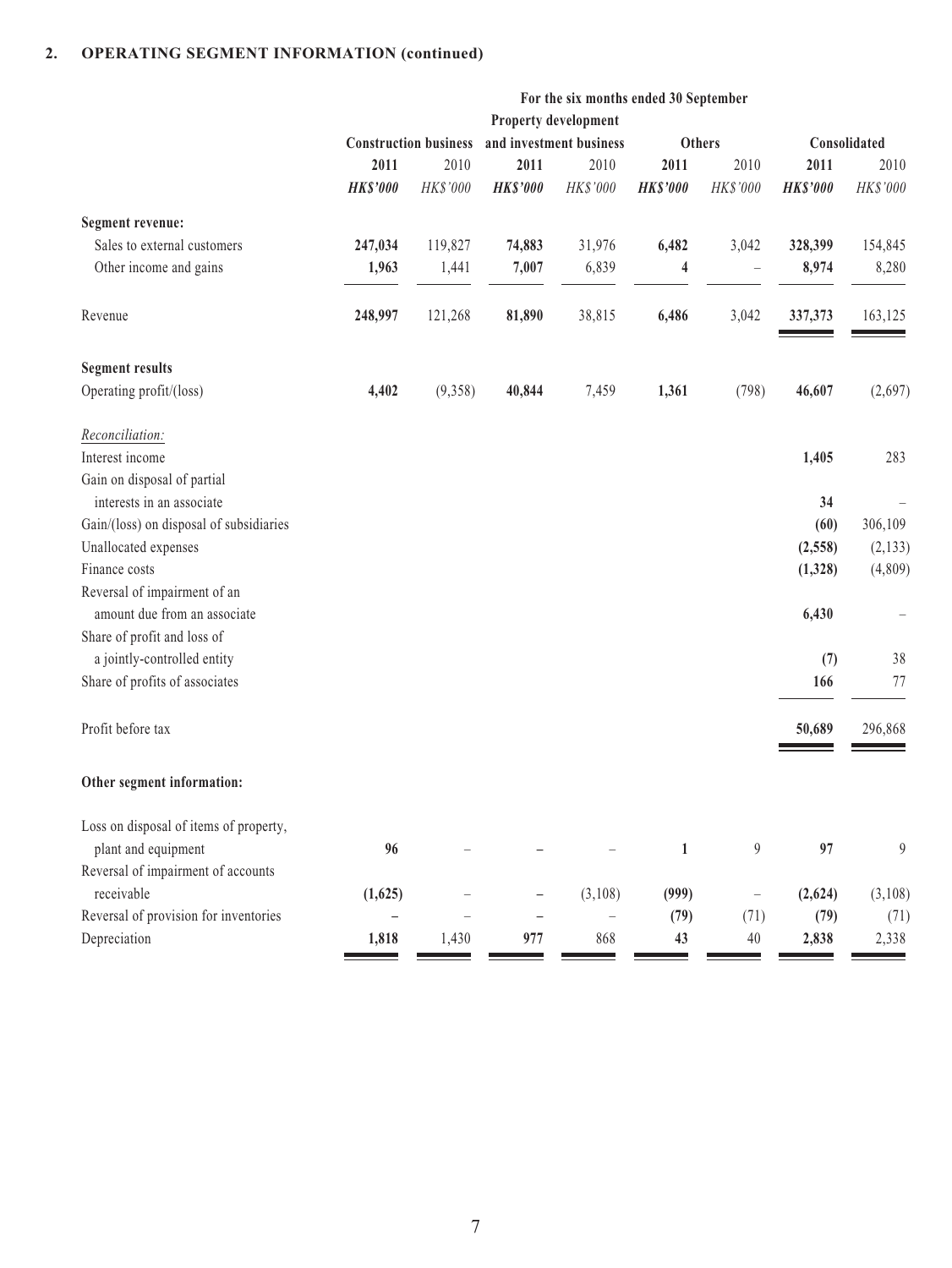#### **3. REVENUE, OTHER INCOME AND GAINS**

Revenue, which is also the Group's turnover, represents an appropriate proportion of contract revenue from construction contracts, income from property development and investment business, trading of medical equipment, and provision of related installation and maintenance services.

An analysis of revenue, other income and gains is as follows:

|                                                         | 2011            | 2010     |
|---------------------------------------------------------|-----------------|----------|
|                                                         | <b>HK\$'000</b> | HK\$'000 |
| Revenue                                                 |                 |          |
| Income from construction contracting                    |                 |          |
| and related business                                    | 247,034         | 119,827  |
| Income from property development and                    |                 |          |
| investment business                                     | 74,883          | 31,976   |
| Income from trading of medical equipment, and provision |                 |          |
| of related installation and maintenance services        | 6,482           | 3,042    |
|                                                         | 328,399         | 154,845  |
| Other income and gains                                  |                 |          |
| Bank interest income                                    | 1,375           | 151      |
| Other interest income                                   | 30              | 132      |
| Gross rental income                                     | 6,461           | 6,005    |
| Gain on disposal of partial interests in an associate   | 34              |          |
| Gain on disposal of subsidiaries                        |                 | 306,109  |
| Others                                                  | 2,513           | 2,275    |
|                                                         | 10,413          | 314,672  |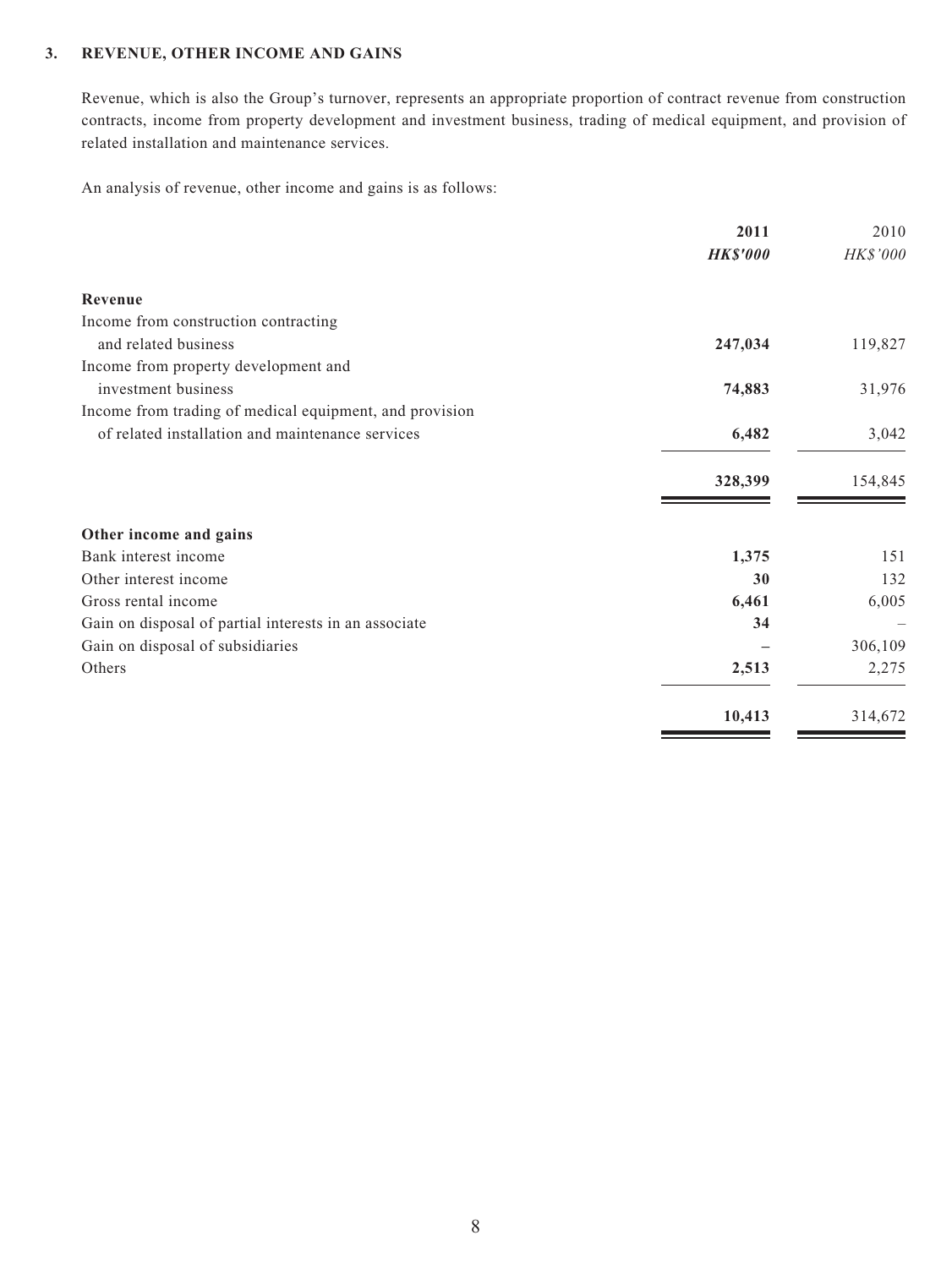#### **4. PROFIT BEFORE TAX**

The Group's profit before tax is arrived at after charging/(crediting):

|                                                                | 2011            | 2010     |
|----------------------------------------------------------------|-----------------|----------|
|                                                                | <b>HK\$'000</b> | HK\$'000 |
| Cost of properties sold                                        | 30,814          | 13,085   |
| Cost of construction contracting                               | 229,896         | 111,033  |
| Cost of inventories sold and services provided                 | 3,775           | 2,083    |
| Depreciation                                                   | 2,838           | 2,338    |
| Minimum lease payments under operating leases                  |                 |          |
| on land and buildings                                          | 710             | 997      |
| Loss on disposal of items of property, plant and equipment^    | 97              | 9        |
| Employee benefits expense (including directors' remuneration): |                 |          |
| Wages and salaries                                             | 17,231          | 20,952   |
| Equity-settled share option expense                            |                 | 2,756    |
| Pension schemes contributions *                                | 459             | 421      |
| Less: Amount capitalised                                       | (2,612)         | (1, 356) |
|                                                                | 15,078          | 22,773   |
| Directors' remuneration:                                       |                 |          |
| Fee                                                            | 156             | 156      |
| Salaries and allowances                                        | 1,719           | 1,656    |
| Equity-settled share option expense                            |                 | 539      |
| Pension schemes contributions                                  | 30              | 29       |
|                                                                | 1,905           | 2,380    |
| Foreign exchange differences, net^                             | (418)           | 62       |
| Reversal of provision for inventories, included                |                 |          |
| in cost of inventories sold                                    | (79)            | (71)     |
| Reversal of impairment of an                                   |                 |          |
| amount due from an associate^                                  | (6, 430)        |          |
| Reversal of impairment of accounts receivable^                 | (2,624)         | (3,108)  |
|                                                                |                 |          |

\* At 30 September 2011, there were no forfeited contributions available to the Group to reduce contributions to the pension schemes in future years (2010: Nil).

^ These amounts are included in "Other operating income, net" on the face of the condensed consolidated income statement.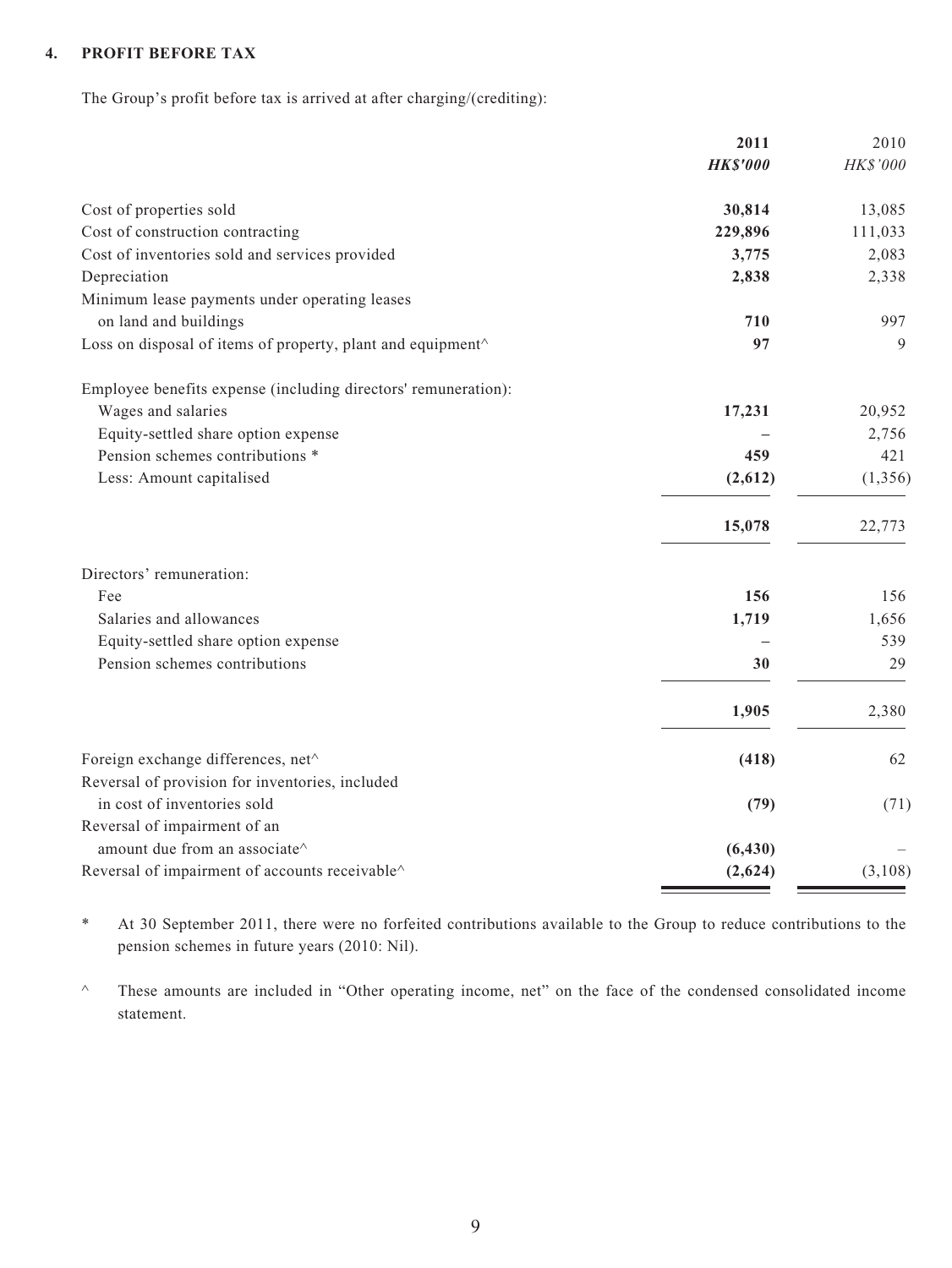|                                                                | 2011           | 2010            |
|----------------------------------------------------------------|----------------|-----------------|
|                                                                | <b>HKS'000</b> | <i>HK\$'000</i> |
| Interest on bank loans, overdrafts and other borrowings wholly |                |                 |
| repayable within five years and total interest expense on      |                |                 |
| financial liabilities not at fair value through profit or loss | 8,157          | 10,868          |
| Less: Interest capitalised                                     | (6,829)        | (6,059)         |
|                                                                | 1,328          | 4.809           |

#### **6. INCOME TAX**

No Hong Kong profits tax has been provided as the Group's subsidiaries either did not generate any assessable profits arising in Hong Kong during the period or have available tax losses brought forward from prior years to offset the assessable profits generated during the period (2010: Nil). Taxes on profits assessable elsewhere have been calculated at the rates of tax prevailing in the jurisdictions in which the Group operates.

Land appreciation tax ("LAT") in Mainland China is levied at progressive rates ranging from 30% to 60% on the appreciation of land value, being the proceeds from the sale of properties less deductible expenditures including amortisation of land use rights, borrowing costs and all property development expenditures.

|                                                                | 2011            | 2010            |
|----------------------------------------------------------------|-----------------|-----------------|
|                                                                | <b>HK\$'000</b> | HK\$'000        |
| Current-Elsewhere                                              |                 |                 |
| Charge for the period                                          | 3,139           | 32,678          |
| Underprovision/(overprovision) in prior periods                | (98)            | $7\phantom{.0}$ |
| Deferred                                                       | 1,171           | (218)           |
| LAT in Mainland China                                          | 10,331          | 2,119           |
| Total tax charge for the period                                | 14,543          | 34,586          |
| <b>INTERIM DIVIDEND</b><br>7.                                  |                 |                 |
|                                                                | 2011            | 2010            |
|                                                                | <b>HK\$'000</b> | HK\$'000        |
| Proposed interim-HK1 cent (2010: HK3 cents) per ordinary share | 5,747           | 16,602          |

The Board of Directors has resolved to declare an interim dividend of HK1 cent (2010: HK3 cents) in respect of the six months ended 30 September 2011 per ordinary share in issue payable on or around Friday, 30 December 2011 to shareholders whose names appear on the register of members of the Company on Thursday, 22 December 2011.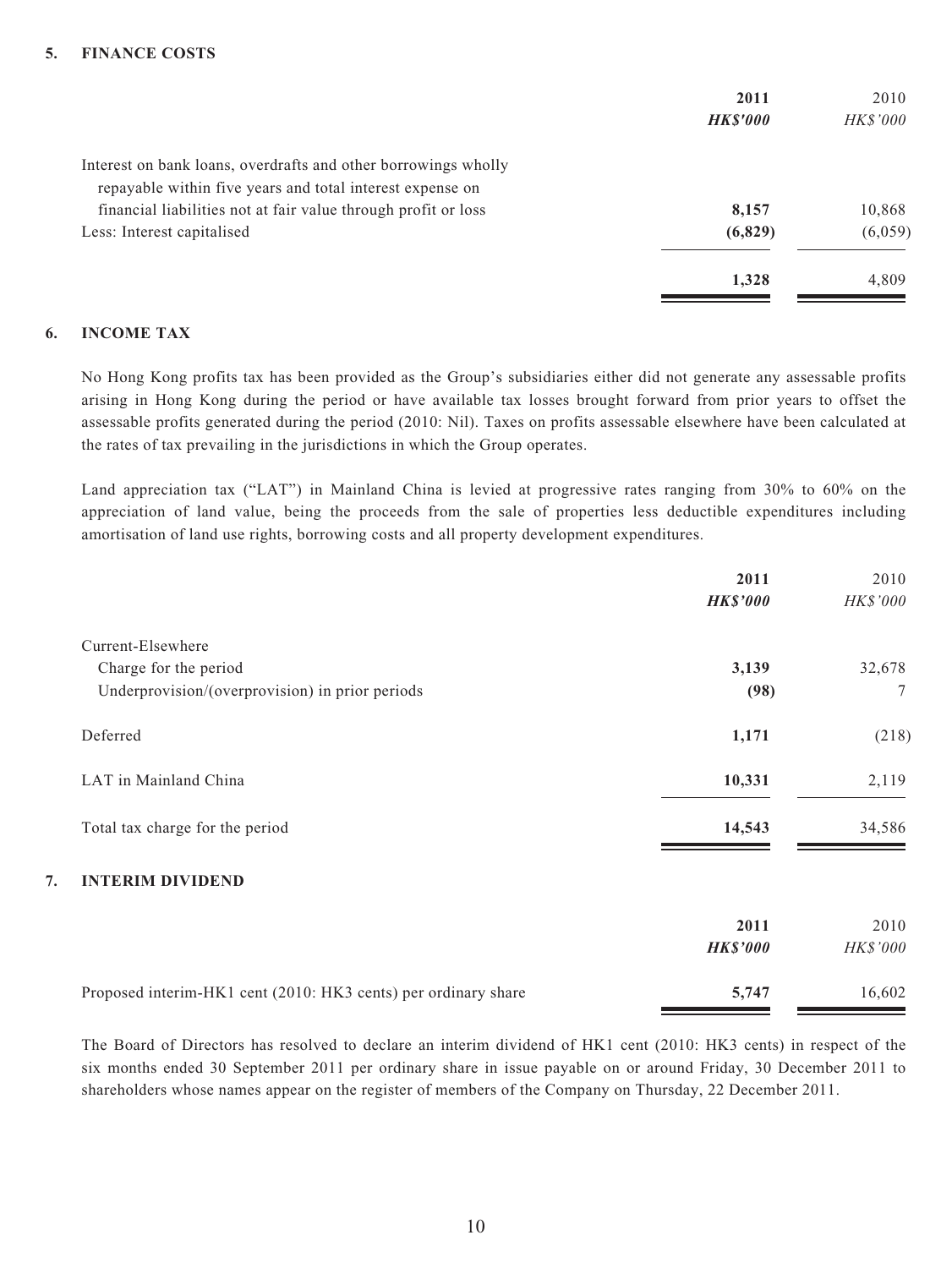#### **8. EARNINGS PER SHARE ATTRIBUTABLE TO ORDINARY EQUITY HOLDERS OF THE COMPANY**

The calculation of basic earnings per share amounts is based on the profit for the period attributable to ordinary equity holders of the Company, and the weighted average number of ordinary shares of 563,428,345 (2010: 563,034,356) in issue during the period.

The calculation of diluted earnings per share amounts is based on the profit for the period attributable to ordinary equity holders of the Company. The weighted average number of ordinary shares used in the calculation is the number of ordinary shares in issue during the period, as used in the basic earnings per share calculation, and the weighted average number of ordinary shares assumed to have been issued at no consideration on the deemed exercise of all dilutive potential ordinary shares into ordinary shares.

No adjustment had been made to the basic earnings per share amounts presented for the period ended 30 September 2011 in respect of a dilution as the Group had no dilutive ordinary shares in issue during 30 September 2011.

The calculations of basic and diluted earnings per share are based on:

|                                                                | 2011<br><b>HK\$'000</b> | 2010<br>HK\$'000        |
|----------------------------------------------------------------|-------------------------|-------------------------|
|                                                                |                         |                         |
| <b>Earnings</b>                                                |                         |                         |
| Profit attributable to ordinary equity holders of the Company, |                         |                         |
| used in the basic earnings per share calculation               |                         |                         |
|                                                                | 36,006                  | 156,096                 |
|                                                                |                         | <b>Number of shares</b> |
|                                                                | 2011                    | 2010                    |
| <b>Shares</b>                                                  |                         |                         |
| Weighted average number of ordinary shares in issue during     |                         |                         |
| the period used in the basic earnings per share calculation    | 563,428,345             | 563,034,356             |
| Effect of dilution-weighted average number of ordinary shares: |                         |                         |
| Share options                                                  |                         |                         |
|                                                                | 563,428,345             | 563,034,356*            |
|                                                                |                         |                         |

For the period ended 30 September 2010, because the diluted earnings per share amount was increased when taking the share options into account, the share options had an anti-dilutive effect on the basic earnings per share for the period and were ignored in the calculation of diluted earnings per share. Therefore, diluted earnings per share amounts were based on the profit for the period of HK\$156,096,000 and the weighted average number of ordinary shares of 563,034,356 in issue during the period.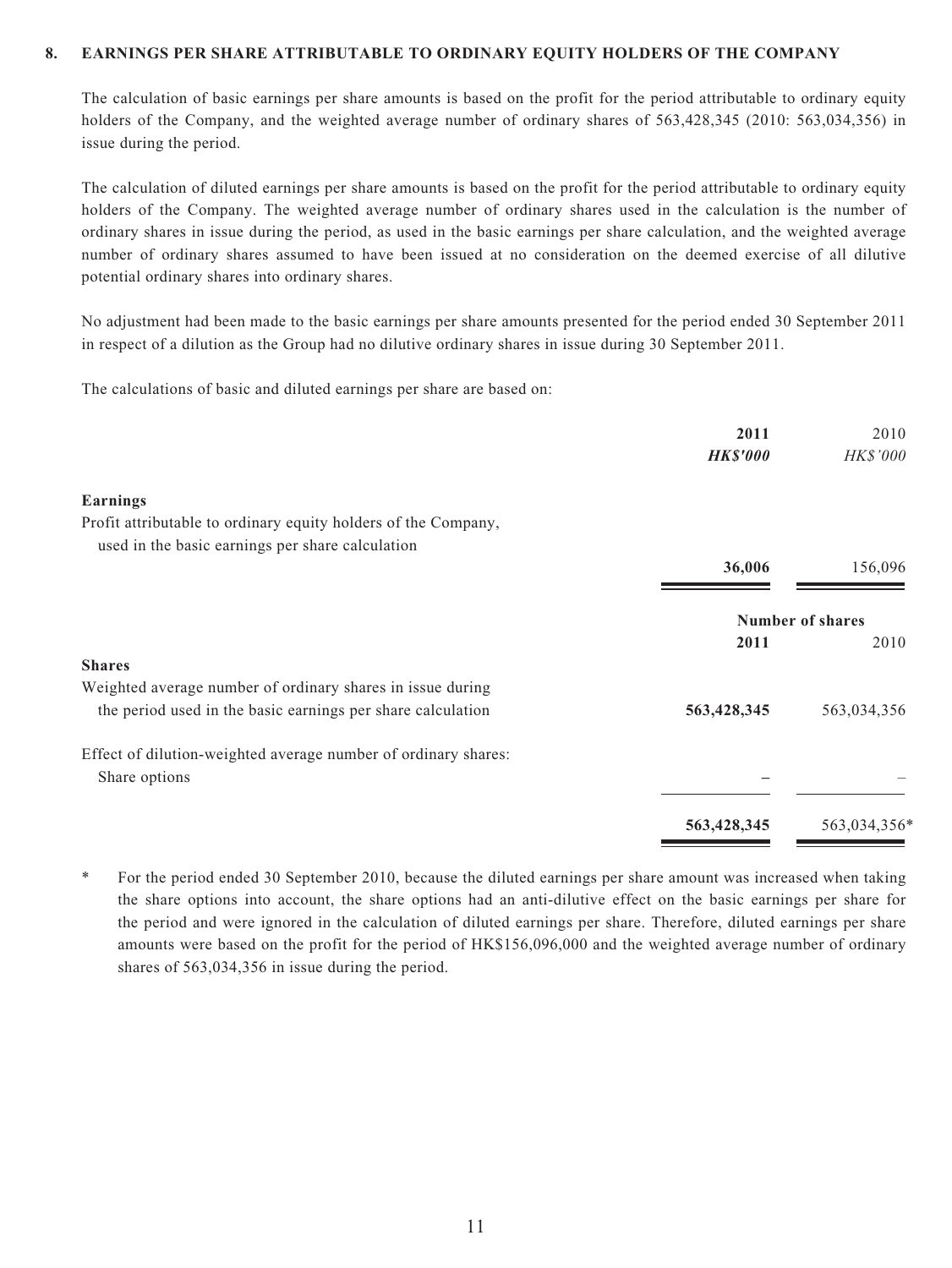#### **9. INVESTMENT PROPERTIES**

|                                          | 30 September    | 31 March        |
|------------------------------------------|-----------------|-----------------|
|                                          | 2011            | 2011            |
|                                          | <b>HK\$'000</b> | <i>HK\$'000</i> |
| Carrying amount at 1 April               | 214,319         | 210,330         |
| Net loss from fair value adjustment      |                 | (5,314)         |
| Exchange realignment                     | 5,403           | 9,303           |
| Carrying amount at 30 September/31 March | 219,722         | 214,319         |

The Group's investment properties are situated in Mainland China and are held under the following lease terms:

|                   | 30 September    | 31 March |
|-------------------|-----------------|----------|
|                   | 2011            | 2011     |
|                   | <b>HK\$'000</b> | HK\$'000 |
| Long term lease   | 156,160         | 152,320  |
| Medium term lease | 63,562          | 61,999   |
|                   | 219,722         | 214,319  |

The Group's investment properties were revalued on 31 March 2011 by B.I. Appraisals Limited, independent professionally qualified valuers, at HK\$214,319,000 on an open market, existing use basis.

As at 30 September 2011, the investment properties of the Group with aggregate carrying amounts of HK\$156,160,000 (31 March 2011: HK\$214,319,000) were pledged to secure certain banking facilities granted to the Group.

#### **10. PROPERTIES HELD FOR SALE**

|                              | 30 September<br>2011 | 31 March<br>2011 |
|------------------------------|----------------------|------------------|
|                              | <b>HK\$'000</b>      | HK\$'000         |
| Completed properties         | 219,239              | 251,711          |
| Properties under development | 655,825              | 470,345          |
|                              | 875,064              | 722,056          |

As at 30 September 2011, certain completed properties held for sale of the Group with aggregate carrying amounts of HK\$50,016,000 (31 March 2011: HK\$82,491,000) were pledged to secure certain banking facilities granted to the Group.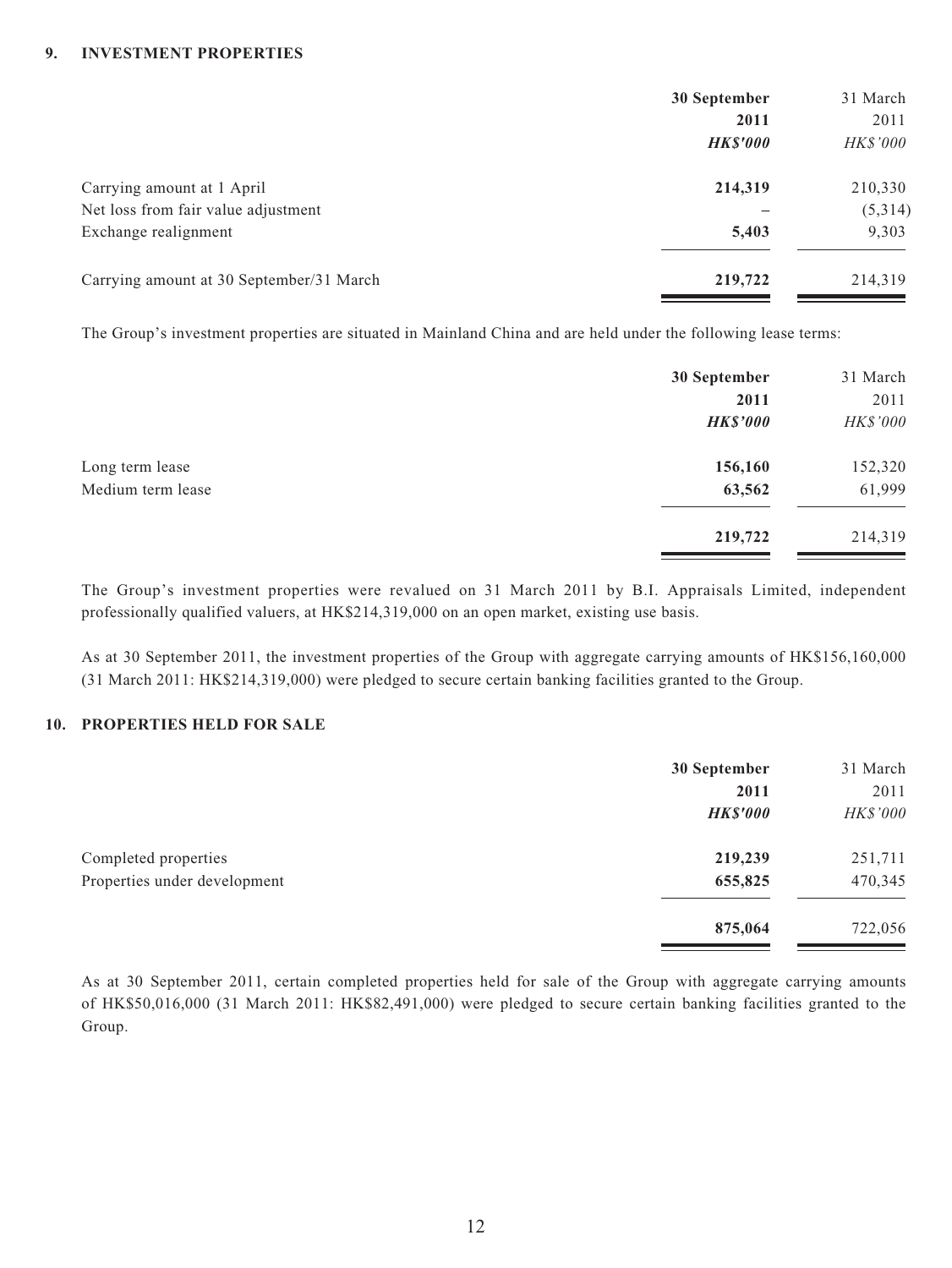#### **11. ACCOUNTS RECEIVABLE**

The Group's trading terms with its customers are mainly on credit. The credit period is generally 90 days for the sale of trading goods and up to 180 days for the sale of completed properties held for sale. For retention monies receivable in respect of construction works carried out by the Group, the due dates are usually one year after the completion of the construction work. Each customer has a maximum credit limit. The Group seeks to maintain strict control over its outstanding receivables. Overdue balances are reviewed regularly by senior management. In view of the aforementioned and the fact that the Group's accounts receivable relate to a large number of diversified customers, there is no significant concentration of credit risk. Accounts receivable are non-interest-bearing.

An aged analysis of the accounts receivable as at the end of the reporting period, based on the invoice date and net of provision, is as follows:

|                             | 30 September    | 31 March |
|-----------------------------|-----------------|----------|
|                             | 2011            | 2011     |
|                             | <b>HK\$'000</b> | HK\$'000 |
| Current to 90 days          | 38,986          | 24,257   |
| 91 to 180 days              | 5,931           | 5,606    |
| 181 to 360 days             | 595             | 3,605    |
| Over 360 days               | 5,247           | 3,353    |
|                             | 50,759          | 36,821   |
| Retention monies receivable | 6,592           | 5,840    |
| Total                       | 57,351          | 42,661   |
|                             |                 |          |

#### **12. ACCOUNTS PAYABLE**

An aged analysis of the accounts payable as at the end of the reporting period, based on the invoice date, is as follows:

|                    | 30 September    | 31 March                 |
|--------------------|-----------------|--------------------------|
|                    | 2011            | 2011                     |
|                    | <b>HK\$'000</b> | HK\$'000                 |
| Current to 90 days | 13,920          | 21,076                   |
| 91 to 180 days     | 98              | 988                      |
| 181 to 360 days    | 1,374           | $\overline{\phantom{m}}$ |
| Over 360 days      | 7,089           | 7,064                    |
|                    | 22,481          | 29,128                   |

Accounts payable are non-interest-bearing and are normally settled on 30-day terms.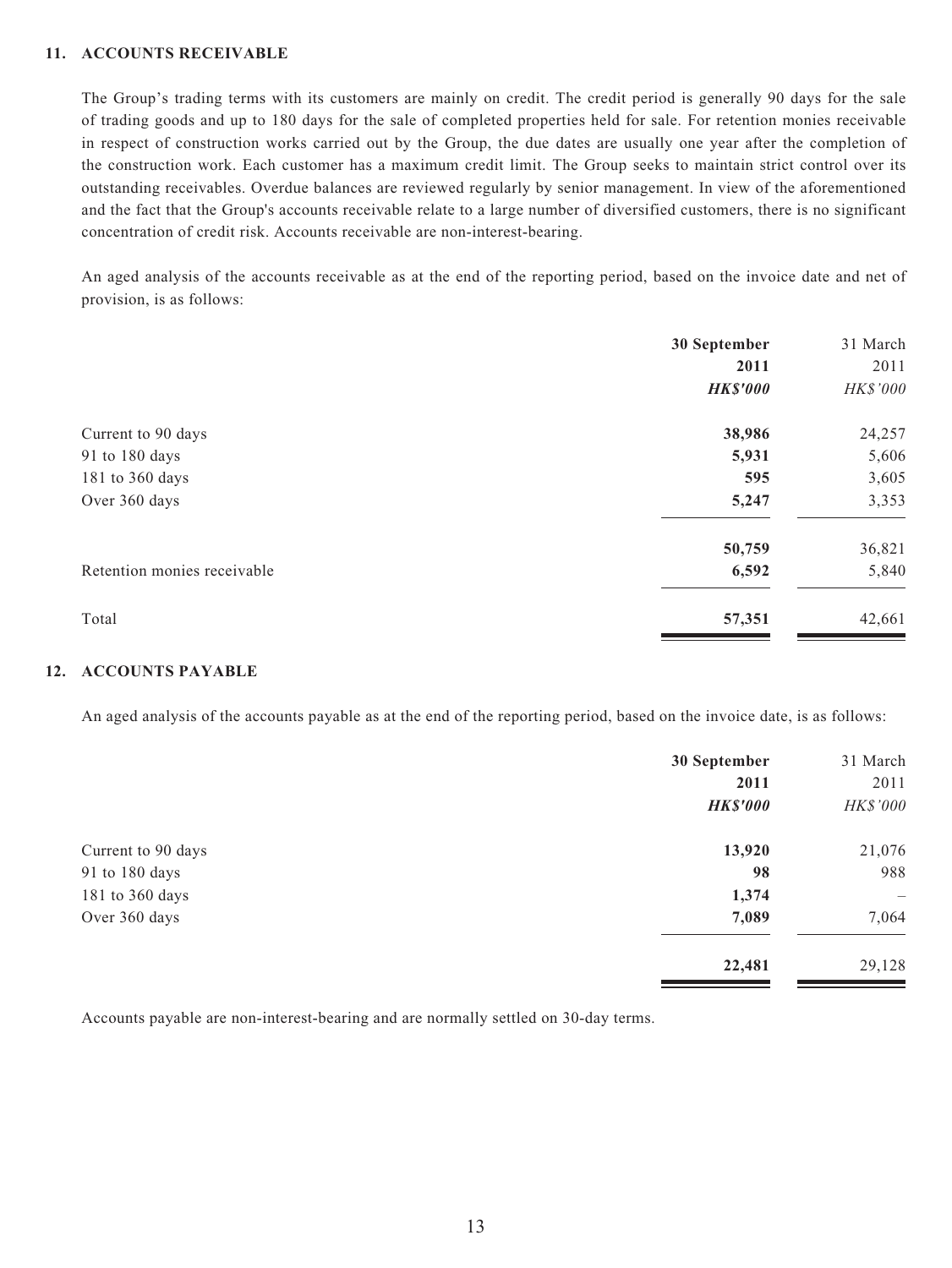#### **MANAGEMENT DISCUSSION AND ANALYSIS**

#### **BUSINESS REVIEW**

We are pleased to announce another remarkable result for the Group during the period under review despite a volatile market. The Group's turnover for the six months ended 30 September 2011 was HK\$328,000,000 which represented an increase of 112% as compared with the same period last year. The net profit attributable to equity holders of the Company amounted to approximately HK\$36,000,000 representing a decrease of 77% as compared with the same period last year, the significant drop is mainly due to the Group had disposed of two subsidiaries in last period, and the related non-recurrent gain on disposal of subsidiaries generated amounted to HK\$306 million. Earning per share is approximately HK6.39 cents.

The Group's major business segment during the period comprises (i) construction, as a main contractor, as well as the provision of contracting building construction engineering, and electrical and mechanical ("E&M") services; (ii) property development and investment; and (iii) trading of medical equipment, and provision of related installation and maintenance services.

During the six months ended 30 September 2011, the Group completed or substantially completed projects such as alteration and addition works for Belleview Place, Repulse Bay, Hong Kong, alteration and addition works for Anfield International School, Shatin, Hong Kong, subcontract works for E&M installation for student hostel development phase 4, City University of Hong Kong at Cornwall Street, Kowloon Tong, Hong Kong, E&M installation for the construction of district open space in area 37, Tsueng Kwan O and local open space in area 25, Fanling and Sheung Shui, Hong Kong, E&M installation, plumbing and drainage for proposed warehouse development at Ping Tong Street South, Yuen Long, Hong Kong. In current period, segment operating profit generated from the property development and investment business increased by 448% as compared to the same period last year, this is mainly due to the Group had sold certain commercial units in section D of Phase II of Century Place, Kaifeng, PRC, and the related average selling price per square metre achieved is RMB18,500, which generated tremendous turnover and therefore satisfactory gross profit to the Group, whereas in same period last year, Phase II of Century Place, Kaifeng, PRC have not yet completed, and we were only selling remaining units of Phase I of Century Place, Kaifeng, PRC and Asian Villas City Square, Haikou, PRC.

In September 2007, Asian Villas City Square was awarded one of the "Top 100 Best Property in China for year 2007 (third anniversary)". In May 2008, the Company was awarded one of the "Top 500 Most Influential Property Development Enterprise in China" for year 2008, by 2008 亞洲(博鰲)房地產領袖 峰会. In December 2009, the Company was awarded one of the "Chinese businessman top 500 in 2009" by 華商中国市場 500強評選活動組委會.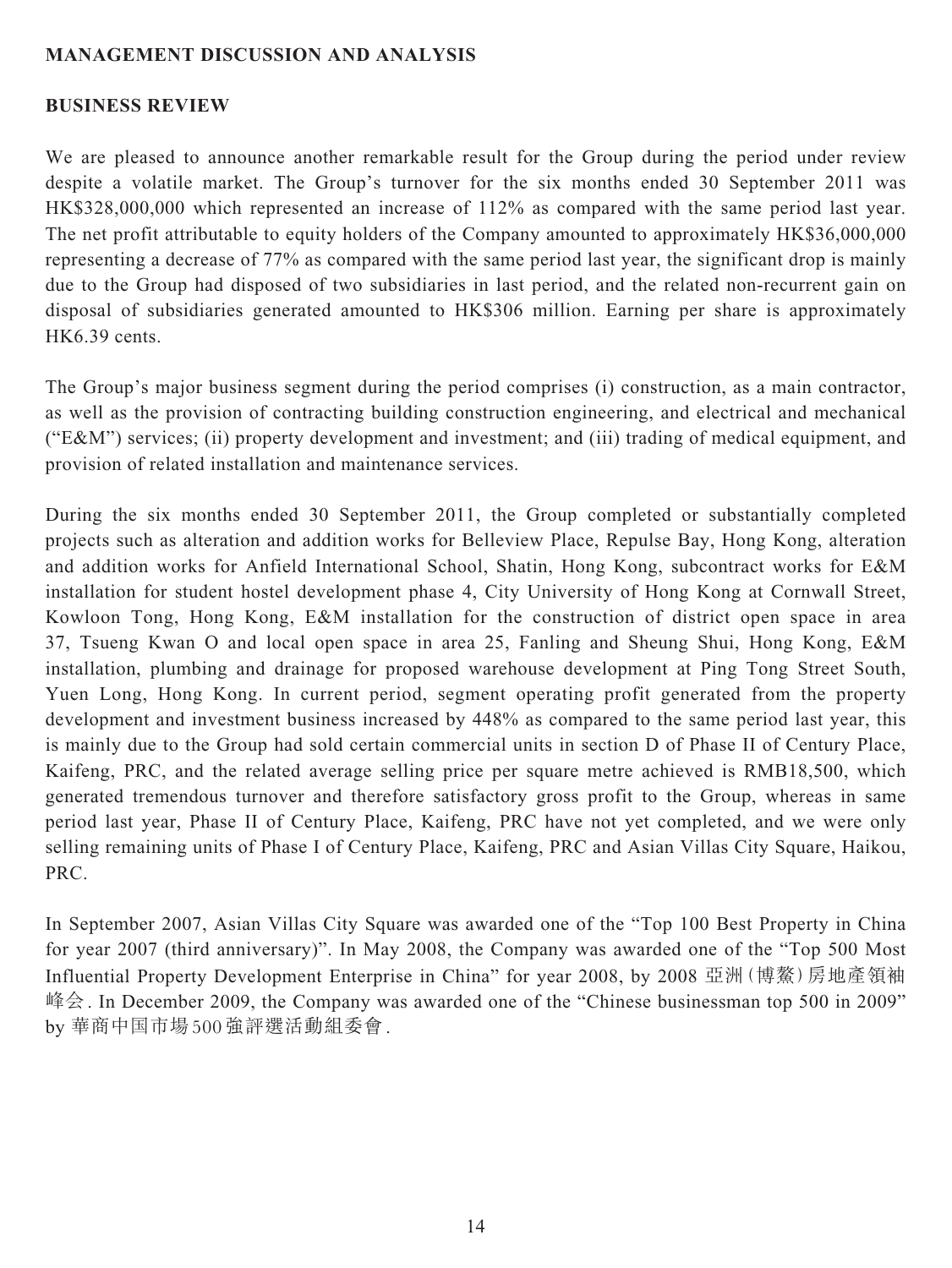#### **FINANCIAL REVIEW**

#### **Turnover**

For the six months ended 30 September 2011, the Group's turnover amounted to HK\$328 million, increased by 112% as compared to the same period last year. All three segments recorded at least 100% increment as compared to same period last year. The increase was mainly due to certain new construction contracting contracts were granted to the Group in last year, and those contracts contributed a lot of contract income to the Group in current period. Also, for the property development project, Phase II of Century Place, Kaifeng, PRC, the Group had sold certain commercial units in section D of Phase II of Century Place, which contributed tremendous turnover to the Group, whereas in same period last year, Phase II of Century Place have not yet completed, and we were only selling remaining units of Phase I of Century Place and Asian Villas City Square, Haikou, PRC. Turnover generated from construction contracting business, property development and investment business and other business amounted to approximately HK\$247 million, HK\$75 million, HK\$6 million respectively, which represent increase by 106%, 134% and 113% respectively as compared to the same period last year.

#### **Gross profit margin**

During the six months ended 30 September 2011, the Group's gross profit margin was approximately 19%, up by 1% as compared to last period's 18%, this is mainly driven from the increase in the percentage of turnover from the property development and investment segment over the total turnover, from last period's 21% to this period's 23%, where the gross profit margin of this segment generally have a much higher gross profit margin than the other main segment-construction contracting segment, as a result, the overall gross profit margin is higher than last period.

#### **Liquidity and financial resources**

As at 30 September 2011, the Group had total assets of HK\$1,606,987,000, which is financed by total liabilities, shareholders' equity and minority interests of HK\$892,605,000, HK\$711,064,000 and HK\$3,318,000, respectively. The Group's current ratio at 30 September 2011 was 1.90 compared to 2.06 at 31 March 2011.

The gearing ratio for the Group is 24% (31 March 2011: 26%). It was calculated based on the noncurrent liabilities of HK\$231,050,000 (31 March 2011: HK\$236,685,000) and long term capital (equity and non-current liabilities) of HK\$945,432,000 (31 March 2011: HK\$927,878,000).

## **Capital expenditure**

Total capital expenditure for the six months ended 30 September 2011 was approximately HK\$537,000, which are mainly used in the purchase of office equipments and motor vehicles.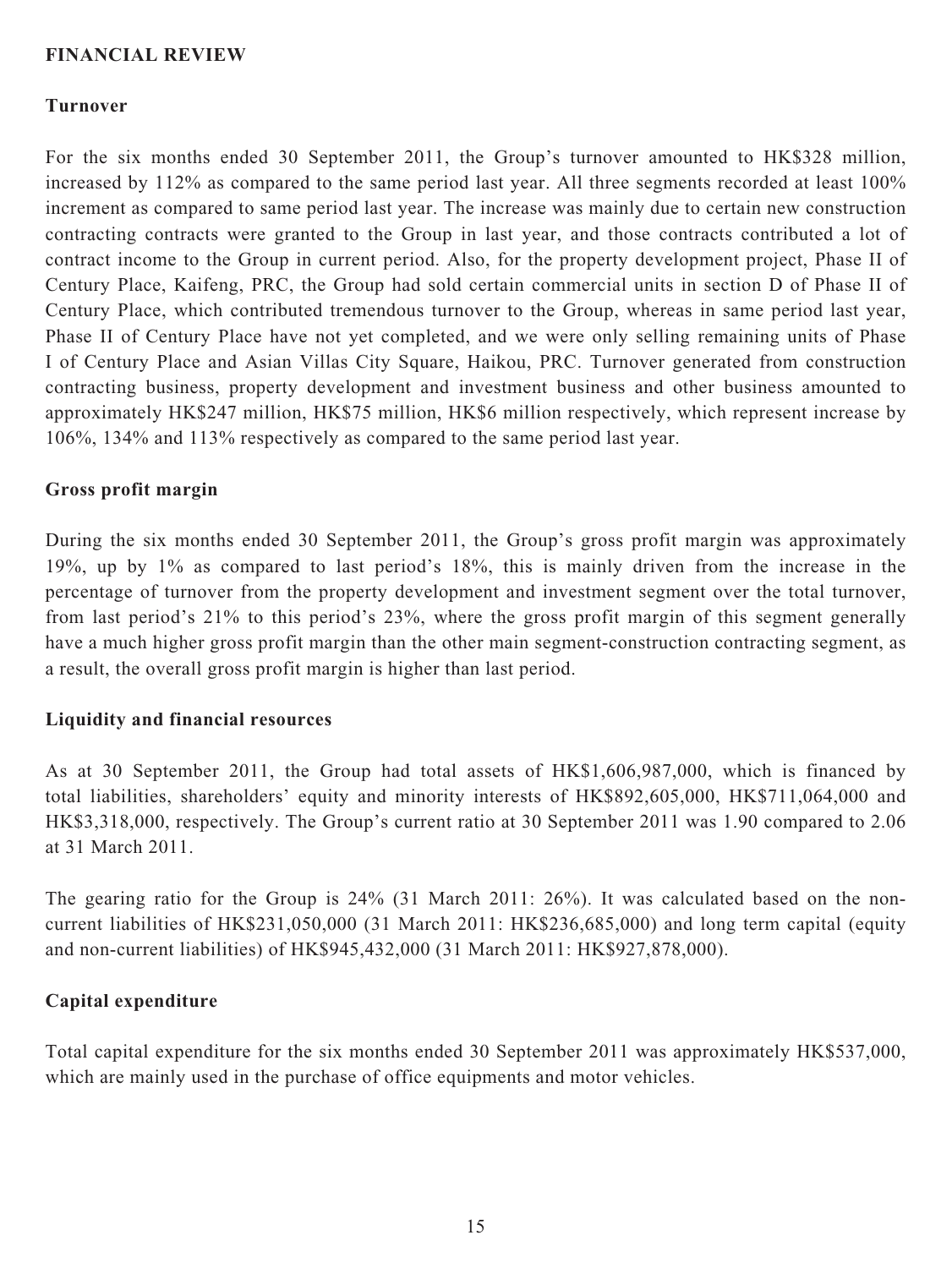## **Contingent liabilities**

At the end of the reporting date, there were no significant contingent liabilities for the Group.

# **Commitments**

At the end of the reporting date, there were no significant capital commitments for the Group.

## **Charges on group assets**

The Group's banking facilities are secured by:

- (i) the pledge of certain of the Group's leasehold land and buildings situated in Hong Kong of HK\$82,252,000 (31 March 2011: HK\$83,600,000);
- (ii) the pledge of certain of the Group's investment properties situated in Mainland China of HK\$156,160,000 (31 March 2011: HK\$214,319,000);
- (iii) the pledge of one of the Group's financial assets at fair value through profit or loss of HK\$1,220,000 (31 March 2011: HK\$1,190,000);
- (iv) the pledge of certain of the Group's completed properties held for sale situated in Mainland China of HK\$50,016,000 (31 March 2011: HK\$82,491,000); and
- (v) the pledge of the Group's deposits of HK\$92,388,000 (31 March 2011: HK\$31,364,000).

# **Treasury policies**

The Director will continue to follow a prudent policy in managing its cash balances and maintain a strong and healthy liquidity to ensure that the Group is well placed to take advantage of growth opportunities for the business. In view of the expected development for the property development project in Kaifeng, PRC, the Group will take consideration on the Renminbi fund planning to adequately finance this project. Interest for the current bank borrowings were mainly on floating rate basis and the bank borrowings were principally denominated in Hong Kong dollars and Renminbi, hence, there is no significant exposure to foreign exchange rate fluctuations.

# **Exchange risk exposure**

The Group's receivables and payables were denominated mainly in Hong Kong dollar and Renminbi. Since some of the Group's business are based in the PRC, the continuing appreciation of RMB inevitably increase the development cost and operating cost, however, the fluctuation in RMB is still mild for the time being and the PRC operation is naturally hedged by the future RMB receivables, therefore the management does not foresee any significant foreign currency exposure.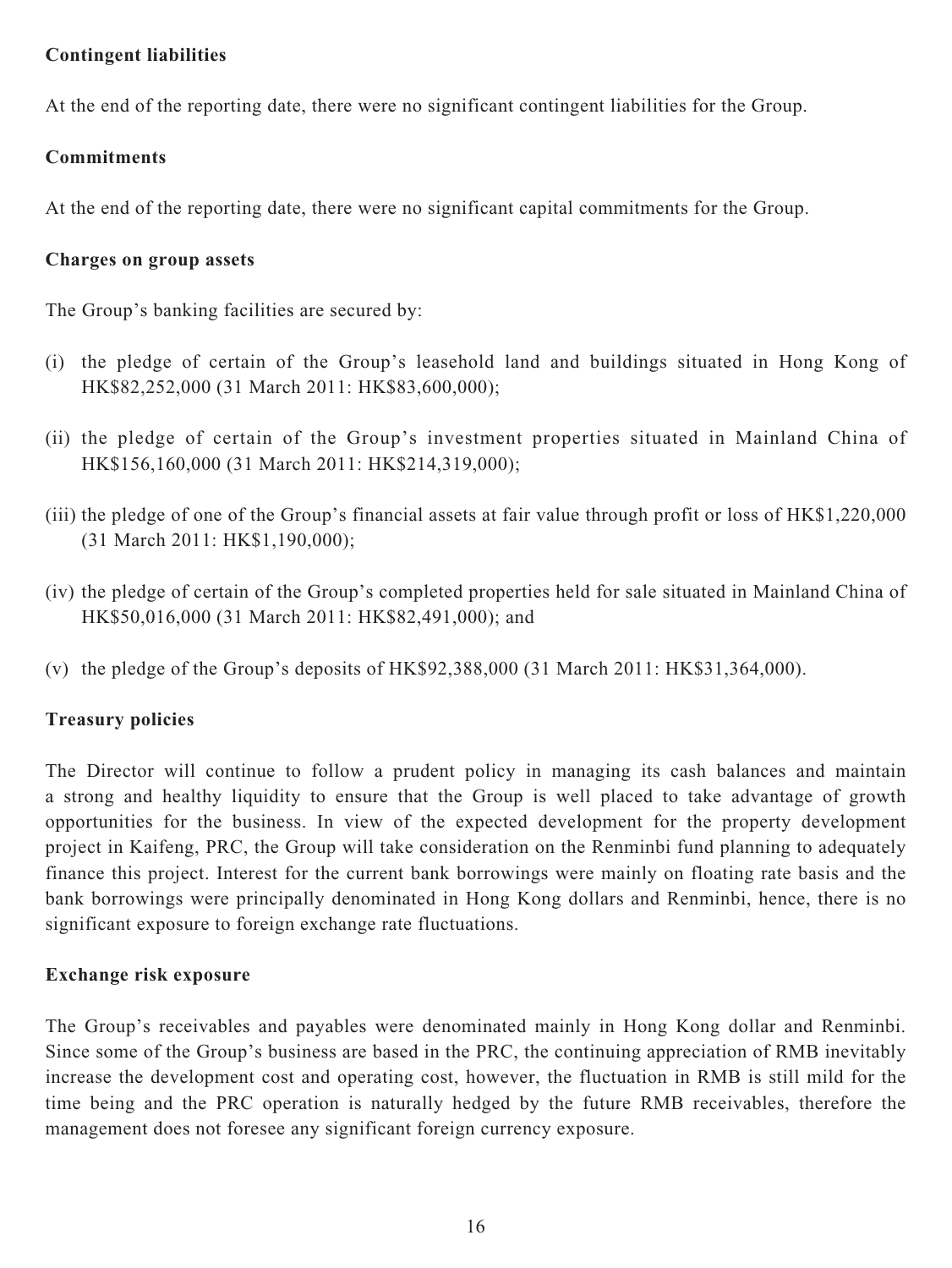## **PROSPECT**

## **Construction business (including E&M works)**

The Group will uphold an on-going parallel development of its construction business (including building construction and E&M works) in both the PRC and Hong Kong. With its proven track records and adequate expertise in the main contracting business, the Group obtained "List of Approved Contractors for Public Works under Group C of the Building Category under Environment, Transport and Works Bureau of the HKSAR". Together with the license in Group II under the "Turn-key Interior Design and Fitting-out Works" under the "List of Approved Suppliers of Materials and Specialist Contractors for Public Works" and the 11 licenses held under the "List of Approved Suppliers of Materials and Specialist Contractors for Public Works under Environment, Transport and Works Bureau of the Government of the HKSAR", enables the Group to take an active part in the construction business development.

During the period, new projects such as alteration and addition works for Anfield International School, Shatin, Hong Kong, improvement works on the air-conditioning system at various beaches and swimming pools in Hong Kong, comprehensive maintenance and repair of fire services installations for sewage treatment facilities in Hong Kong, and fitting out works for several offices at Beijing, PRC were granted. As at the date of this announcement, the Group has contracts on hand with a total contract sum of over HK\$991 million.

#### **Property development and investment**

Asian Villas City Square, Haikou, Hainan Province is developed into a residential and commercial complex with a total gross floor area of approximately 117,000 sq. metres. Construction was completed in prior year. Up to the date of this announcement, the total sales contract sum achieved amounted to approximately RMB348 million. The Group have also lease out certain completed commercial properties for sale before sales is made, so that the Group can generate temporary extra rental income before the sales.

On 9 June 2005, the Group has been granted the land use rights of a development site in Long Ting district of the city of Kaifeng. The Directors intend to develop a residential and commercial complex on the site with an estimated gross floor area of approximately 202,000 sq. metres. Up to now, gross floor area of 42,000 sq. metres had completed construction and the total sales contract sum achieved amounted to approximately RMB229 million. The remaining of the land is under construction, processing smoothly, and it is expected the construction will be completed by 2013.

Barring introduction of further austerity measures by the Central Government, property prices are not expected to decrease substantively. In anticipation of progressive appreciation of Renminbi as well as enormous domestic demand, the Board remains optimistic to the property market in Mainland China and the Group will continue to place emphasis on strengthening the property development and investment business, and may acquire additional land bank to richen its land reserve, specifically in the second and third tier cities in PRC which the market trend and growth potential is consistently increasing, however, the Group has no specific investment plan in relation to any particular project currently.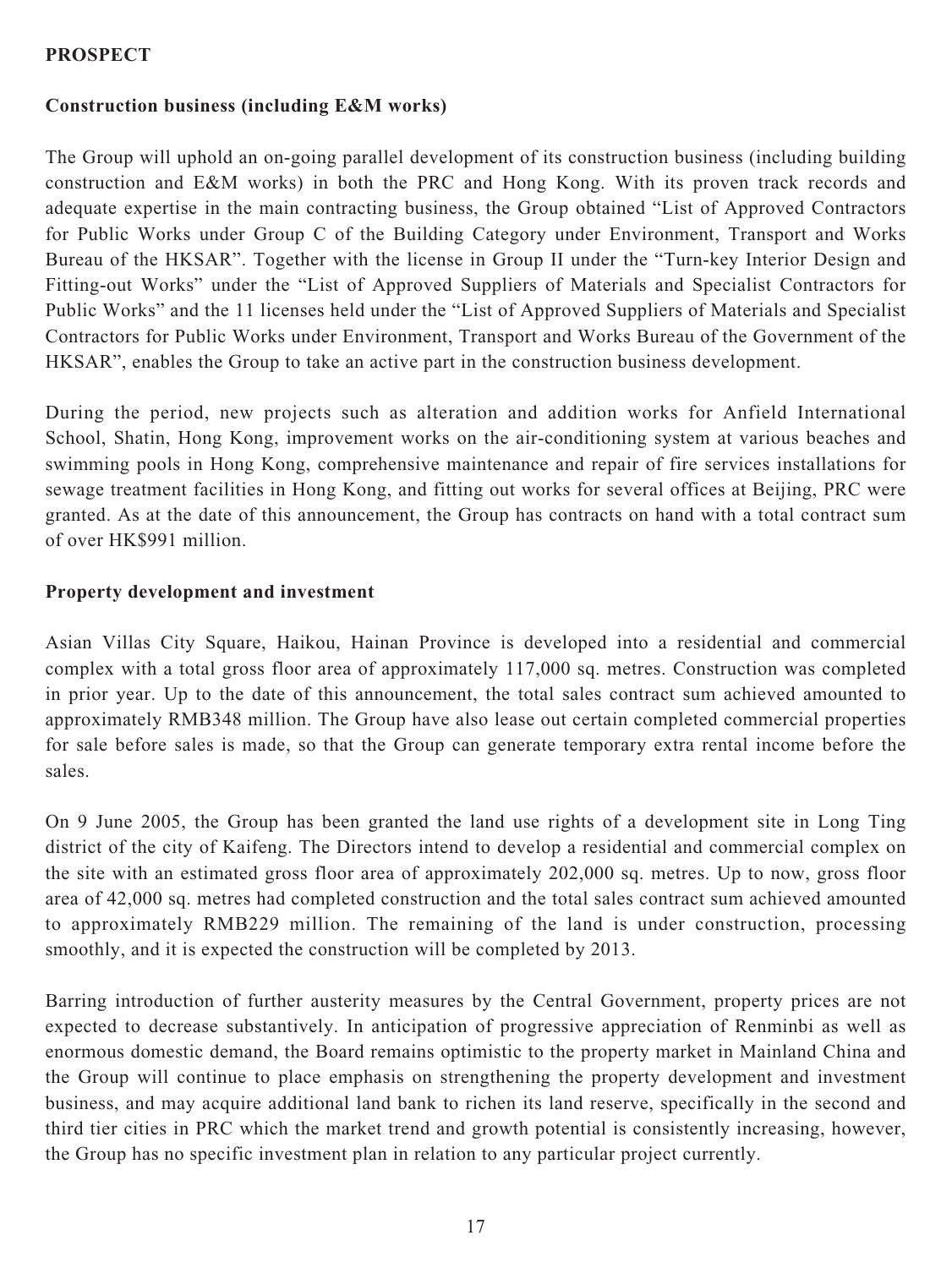## **Trading of medical equipment**

With rising affluence especially in Hong Kong and the major cities in PRC, the consumers' increasing health awareness, especially among higher-income urban consumers, continued to create higher demand for medical equipments, and our effort in trading of medical equipment should continue to pay off in terms of sales growth and market penetration in PRC. In the coming year, we will expand our distribution channels and introducing a broader range of products to spur sales growth.

The Global economy remains full of uncertainties especially in some European countries and the United States due to the sovereign debt crisis, which generated concerns over the global economy and is likely to hit some Asian markets with a slowdown in economic growth. The tightening policies, such as interest rate hikes, restrictions on home purchase and raise of reserve requirement ratio for major banks, as a part of its efforts to adjust economic structure, control inflation, and maintain a stable and healthy economic growth, also caused certain negative impact on the mainland property market, the Group will adopt a more cautious attitude towards new investment. However, with the GDP growth recorded at 9.6% for the first half year for PRC, it is expected the economy of the PRC will sustain a healthy and impressive growth, also, Hong Kong remains well positioned to benefit from the PRC's continuing growth and development, particularly given its positioning and advantages, during the National 12th Five Year Plan period, as such, the Group remains optimistic about the global recovery in the long run and has confidence in the growth momentum in the PRC and Hong Kong

The Group will continue to adopt efficacious cost management strategies and maintain tight credit control to cope with challenges and enhance competitiveness under the fluctuated operating environment.

# **HUMAN RESOURCES**

As at 30 September 2011, the Group has 127 employees, 15 of whom were based in the PRC. The total employee benefits expenses including directors' emoluments for the period under review amounted to HK\$15 million as compared to HK\$23 million in the same period last year, the significant drop is mainly due to the Group provided a discretionary bonus and granted share options to employees in last period.

The remuneration policy and package of the Group's employees are reviewed and approved by the directors. Apart from pension funds, in order to attract and retain a high caliber of capable and motivated workforce, the Company offers discretionary bonus and share options to staff based on the individual performance and the achievements of the Company's targets.

# **CONTINUING CONNECTED TRANSACTIONS**

On 23 March 2011, the Group has entered into two tenancy agreements with 上海美格菲健身中心有 限公司 and Fitness Concept Limited, companies wholly-owned by Mr. Tjia Boen Sien ("Mr. Tjia"), the Managing Director and Deputy Chairman and a substantial shareholder of the Company, for the leasing of two properties of the Group at Sichuan, PRC and Hong Kong. The two tenancy agreements are contracted for three years commencing 1 April 2011, and the monthly rent payable are RMB150,000 and HK\$25,500 respectively. The rental income earned during the six months ended 30 September 2011 from the above tenancy agreements were HK\$1,242,000.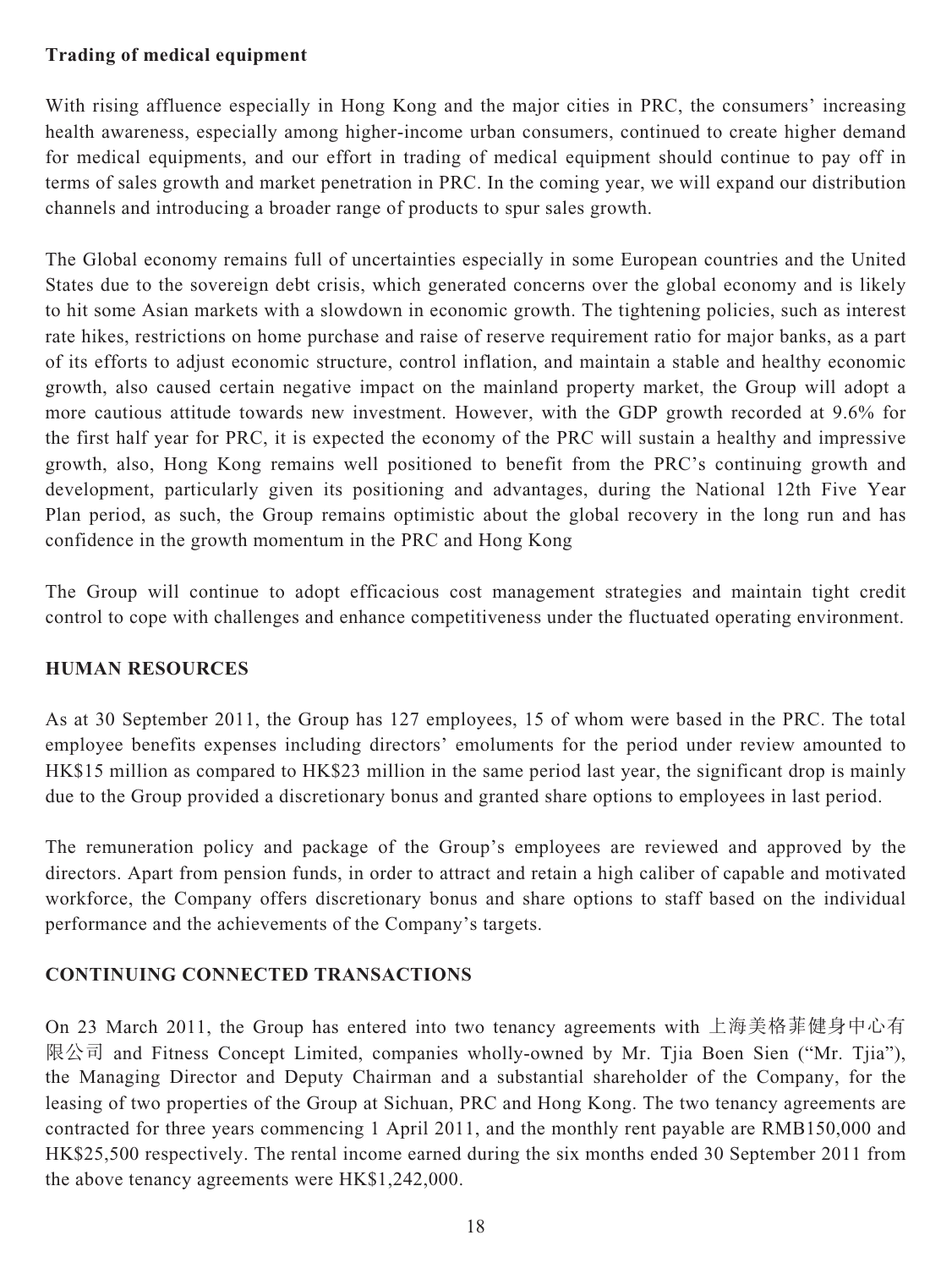Given that Mr. Tjia is the Managing Director and Deputy Chairman of the Company and has an approximately 48.44% equity interest in the Company at the time entering into the tenancy agreements, Mr. Tjia is a connected person of the Company within the meaning of the Listing Rules. The transactions therefore constitute connected transactions of the Company. As each of the applicable percentage ratios of the transactions was more than 2.5% but less than 25% and the total considerations involved were less than HK\$10,000,000, pursuant to Rule 14A.32 of the Listing Rules, the transactions were exempted from the independent shareholders' approval requirement and were only subject to the reporting and disclosure requirements of the Listing Rules. The transactions also constituted discloseable transactions for the Company under the Listing Rules.

The independent non-executive directors of the Company have reviewed the continuing connected transactions set out above and have confirmed that this continuing connected transactions were entered into (i) in the ordinary and usual course of business of the Group; (ii) on normal commercial terms or on terms no less favourable to the Group than terms available to independent third parties; and (iii) in accordance with the relevant agreements governing them on terms that are fair and reasonable and in the interests of the shareholders of the Company as a whole.

## **INTERIM DIVIDEND**

The Board is pleased to recommend the payment of an interim dividend of HK1 cent (2010: HK3 cents) per ordinary share in issue for the six months ended 30 September 2011 to be payable on or around Friday, 30 December 2011 to the shareholders whose names appear on the register of members of the Company at the close of business on Thursday, 22 December 2011.

## **CLOSURE OF REGISTER OF MEMBERS**

The Register of Members of the Company will be closed from Friday, 16 December 2011 to Thursday, 22 December 2011 both days inclusive, during which period no transfer of shares will be registered. In order to qualify for the interim dividend, all transfer of shares in the Company accompanied by the relevant share certificates must lodged with the Company's branch shares registrar in Hong Kong, Tricor Tengis Limited, at 26th Floor, Tesbury Centre, 28 Queen's Road East, Hong Kong not later than 4:30 p.m. on Thursday, 15 December 2011.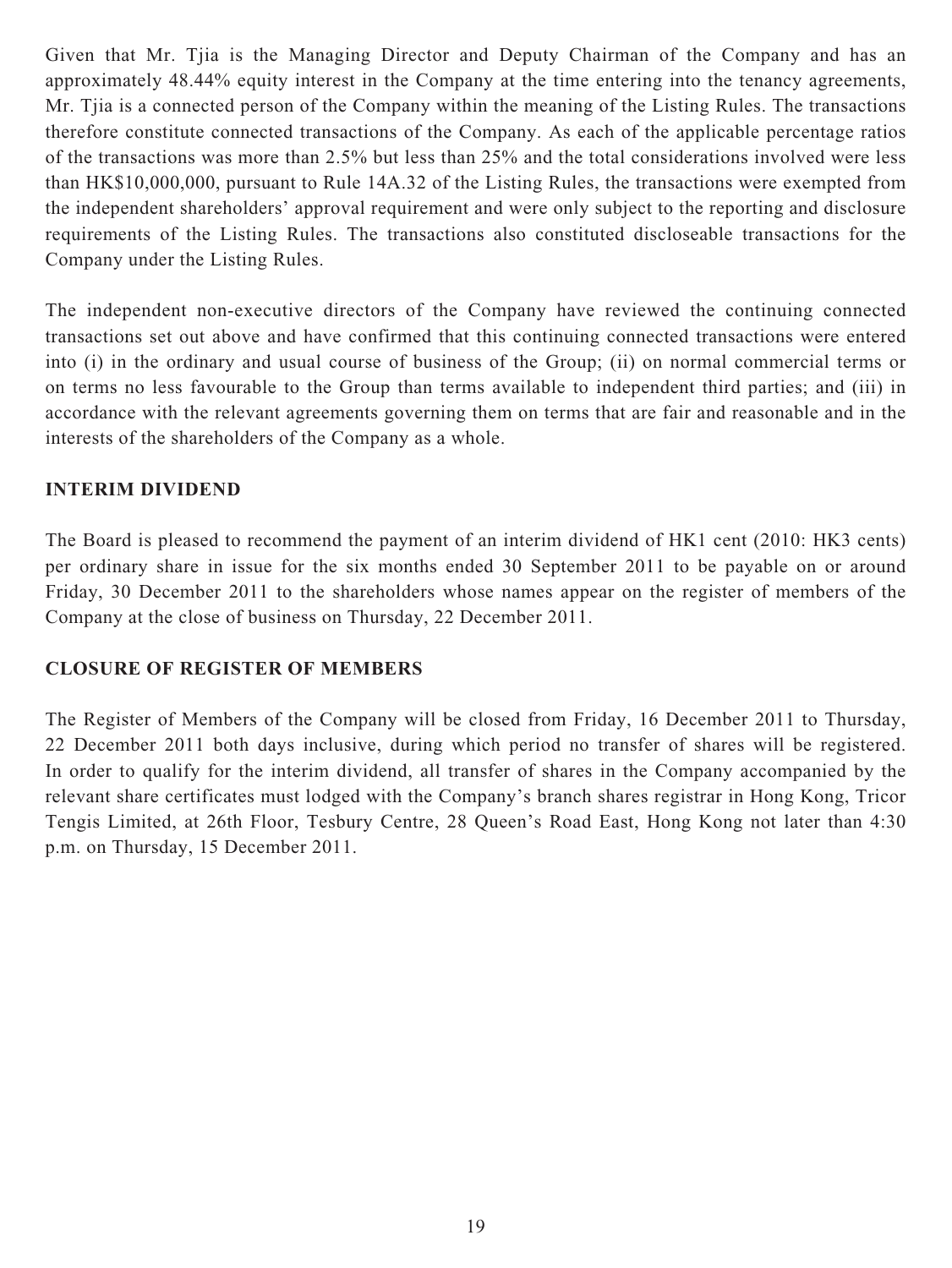#### **PURCHASE, REDEMPTION OR SALE OF LISTED SECURITIES**

During the six months ended 30 September 2011, the Company purchased certain of its shares on the Stock Exchange and these shares were subsequently cancelled by the Company. The Company considered that it is the best way of enhancing shareholder value and that it is in the best interest of the shareholders to return a substantial part of the surplus funds to them. The summary details of those transactions are as follows:

| Number of                 | Price per share |        | <b>Total</b>    |  |
|---------------------------|-----------------|--------|-----------------|--|
| <b>Shares repurchased</b> | <b>Highest</b>  | Lowest | price paid      |  |
|                           |                 |        | <b>HK\$'000</b> |  |
| 2,810,000                 | 0.65            | 0.61   | 1,763           |  |
|                           |                 | HK\$   | HK\$            |  |

The repurchased shares were cancelled and an amount equivalent to the nominal value of these shares of HK\$281,000 was transferred from retained profits to the capital redemption reserve. The premium of HK\$1,482,000 paid on the repurchases shares and share repurchase expenses of HK\$16,000 were charged against the share premium account.

The purchase of the Company's shares during the six months ended 30 September 2011 was effected by the Directors, pursuant to the mandate from shareholders received at the last annual general meeting, with a view to benefiting shareholders as a whole by enhancing the net asset value per share and earnings per share of the Group.

Except as disclosed above, neither the Company, nor any of its subsidiaries purchased, redeemed or sold any of the Company's listed securities during the six months ended 30 September 2011.

#### **CORPORATE GOVERNANCE**

In the Corporate Governance Report which was published in our annual report for the year ended 31 March 2011, the Company's corporate governance practices are based on the principles and the code provisions (''Code Provisions'') as set out in the Code on Corporate Governance Practices (''CG Code'') contained in Appendix 14 of the Rules Governing the Listing of Securities on the Stock Exchange ("Listing Rules"). The Directors consider that the Company has complied with most of the Code Provisions throughout the six months ended 30 September 2011, save for the deviation from the Code Provision A4.1, details of which are explained below. The Company regularly reviews its corporate governance practices to ensure that these continue to meet the requirements of the CG Code.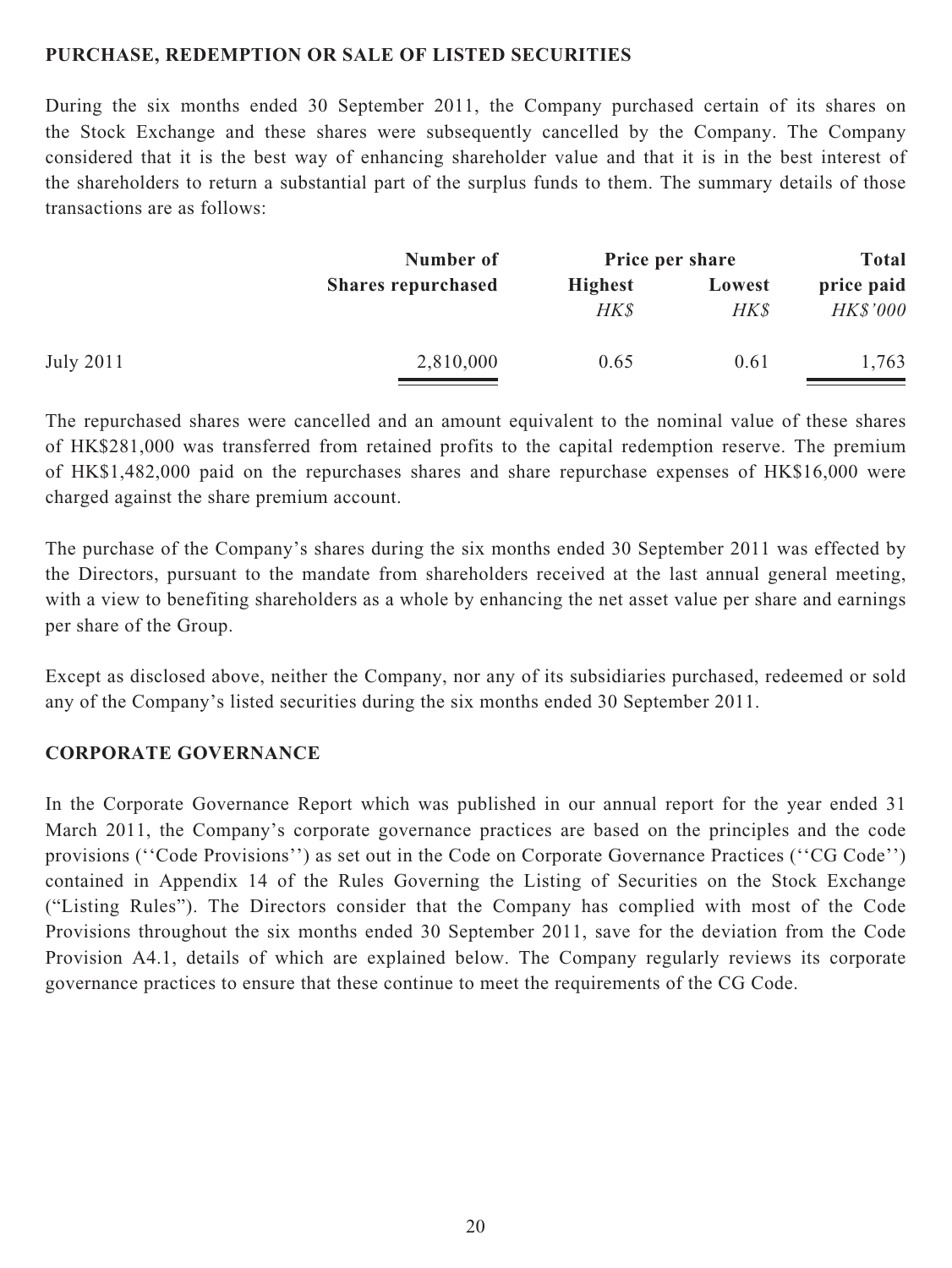## **Summary of deviation of the CG Code:**

*Code Provision A4.1*

Code Provision A.4.1 stipulates that non-executive directors should be appointed for a specific term, subject to re-election.

The independent non-executive directors are not appointed for a specific term. However, all nonexecutive directors are subject to the retirement and rotation once every three years in accordance with the Company's Bye-Laws. As such, the Board considers that sufficient measures have been taken to ensure that the Company's corporate governance practices are comparable with those in the Code.

## **MODEL CODE FOR SECURITIES TRANSACTIONS**

The Company has adopted the Model Code for Securities Transactions by Directors of Listed Issuers (the ''Model Code'') as set out in Appendix 10 to the Listing Rules.

Specific enquiry has been made of all the directors and the directors have confirmed that they have complied with the Model Code throughout the six months ended 30 September 2011.

The Company has adopted the same Model Code for securities transactions by employees who are likely to be in possession of unpublished price-sensitive information of the Company.

No incident of non-compliance of the Model Code by the relevant employees was noted by the Company.

## **AUDIT COMMITTEE**

The Company has an audit committee which was established in accordance with the requirements of the CG Code for the purpose of reviewing and providing supervision over the Group's internal controls, risk management and financial reporting matters including the review of the interim results for the six months ended 30 September 2011, and adequacy of resources and qualifications of the Company's accounting staff. The audit committee comprise of three independent non-executive directors of the Company, namely Dr. Ho Chung Tai, Raymond, Mr. Siu Man Po and Mr. Wong Shing Kay, Oliver. Mr. Wong Shing Kay, Oliver is the Chairman of the committee.

## **REMUNERATION COMMITTEE**

The Company has a remuneration committee which was established in accordance with the requirements of the CG Code for the purpose of reviewing the remuneration policy and fixing the remuneration packages for all Directors and chief executives. The remuneration committee currently comprises two executive Directors, namely Mr. Tjia Boen Sien, Mr. Wang Jing Ning, and three independent nonexecutive Directors, namely Dr. Ho Chung Tai, Raymond, Mr. Siu Man Po and Mr. Wong Shing Kay, Oliver. Mr. Tjia Boen Sien is the Chairman of the committee.